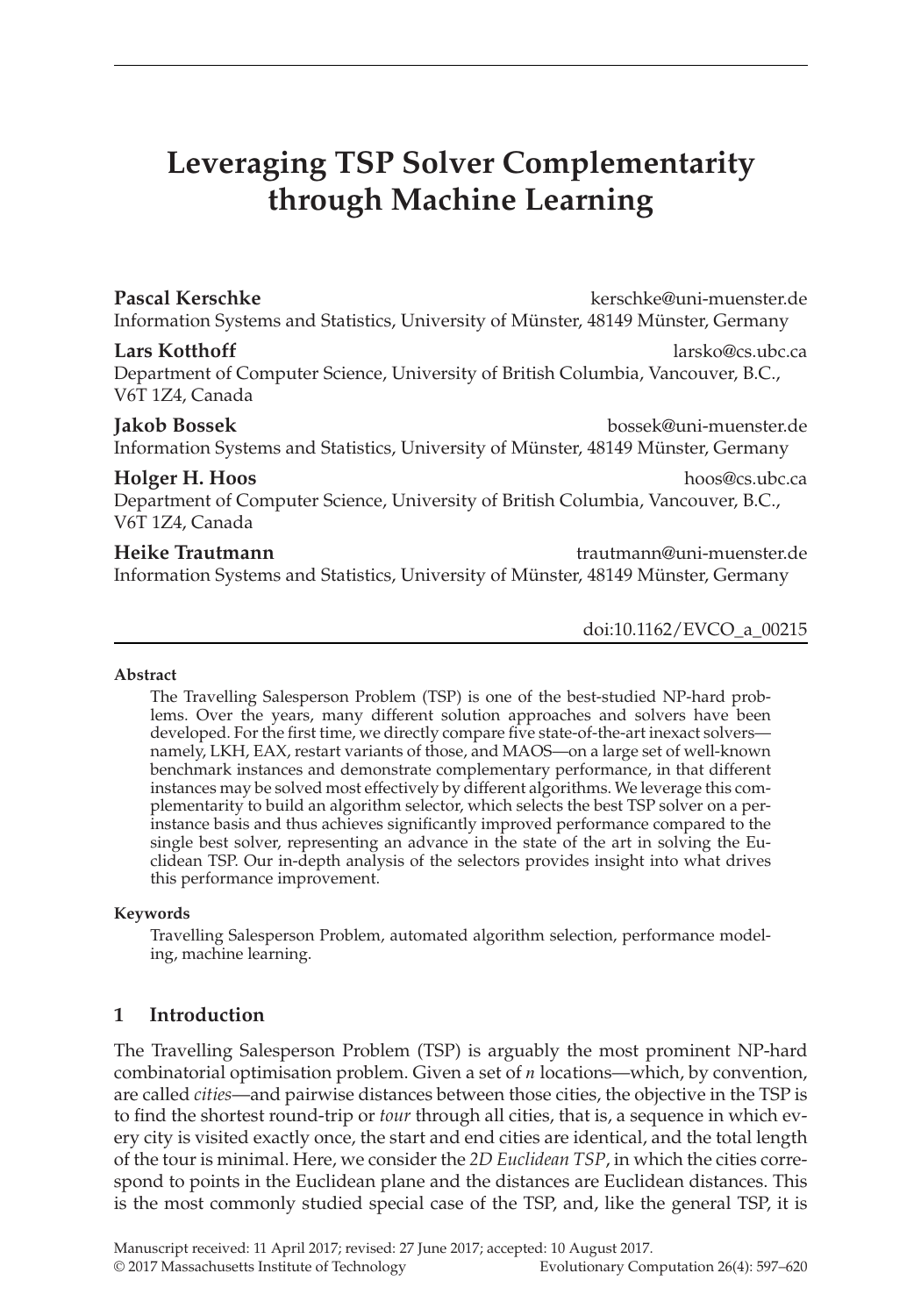known to be NP-hard. The Euclidean TSP has important applications, for example, in the fabrication of printed circuit boards as well as in transportation and logistics.

There are two types of TSP algorithms: exact algorithms, which are guaranteed to find an optimal solution to any TSP instance when run to completion and produce a proof of optimality; and inexact algorithms, which cannot guarantee or prove the optimality of the solutions found. Intriguingly, the state of the art for both types of algorithms has been defined by a single solver each for many years: the exact solver Concorde (Applegate et al., [2007\)](#page-20-0) and the inexact solver LKH (Helsgaun, [2009\)](#page-21-0). Furthermore, LKH typically finds high-quality and even optimal solutions much more quickly than Concorde. For instance, Dubois-Lacoste et al. [\(2015\)](#page-21-0) showed that LKH outperforms Concorde on rather small instances (consisting of 1 500 cities), and recently, Mu et al. [\(2017\)](#page-22-0) demonstrated that the performance gap increases with instance size. Therefore, for the purpose of finding such optimal solutions, per-instance algorithm selection techniques (see, e.g., Kotthoff, [2014\)](#page-21-0) were previously inapplicable to the TSP.

More recently, improvements in the state of the art in inexact TSP solving in the form of a new evolutionary algorithm, EAX (Nagata and Kobayashi, [2013\)](#page-22-0), and a new multi-agent optimization approach, MAOS (Xie and Liu, [2009\)](#page-23-0), have made per-instance algorithm selection approaches feasible.

In our previous work (Kotthoff et al., [2015\)](#page-21-0), we showed for the first time that perinstance algorithm selection techniques can be used to improve the state of the art in inexact TSP solving. Here, we expand this preliminary study by including the MAOS solver, additional instance features, and structured instance sets. We furthermore perform cost-sensitive feature selection for the algorithm selection models. We will show that this step is crucial to achieve good performance, as otherwise the single best solver (the restart variant of EAX) dominates. The best selector we achieve substantially improves over this single best solver—by a factor of two when aggregated over our instance set, and up to an order of magnitude on individual instances.

After providing background information on algorithm selection in Section 2, we describe the solvers, the TSP instance sets, and the features we use as the basis for perinstance selection in Section 3. We then define our benchmark in Section 4 and describe the experimental setup in Section 5. We report the performance improvements we have achieved (Section 6), before concluding with some general observations and directions for future work (Section 7).

## **2 Background on Automated Algorithm Selection**

The per-instance algorithm selection problem (Rice, [1976\)](#page-22-0) involves selecting from a set of candidate algorithms the one expected to perform best on a given problem instance. Similar to parallel algorithm portfolios (Huberman et al., [1997;](#page-21-0) Gomes and Selman, [2001\)](#page-21-0), per-instance algorithm selection leverages complementarity within a set of solvers.

Algorithm selection systems typically use machine learning to forecast how well the algorithms in a given set will perform on a given problem instance based on features of that instance. Some approaches predict the algorithm to use directly, while others aggregate performance predictions to select one or more algorithms from the given set to be run sequentially or in parallel. Here, we consider the case where exactly one algorithm is selected per instance.

One of the most prominent and successful systems that employs this approach is SATzilla (Xu et al., [2008, 2012\)](#page-23-0), which for many years defined the state of the art in solving the propositional satisfiability problem (SAT), one of the widely studied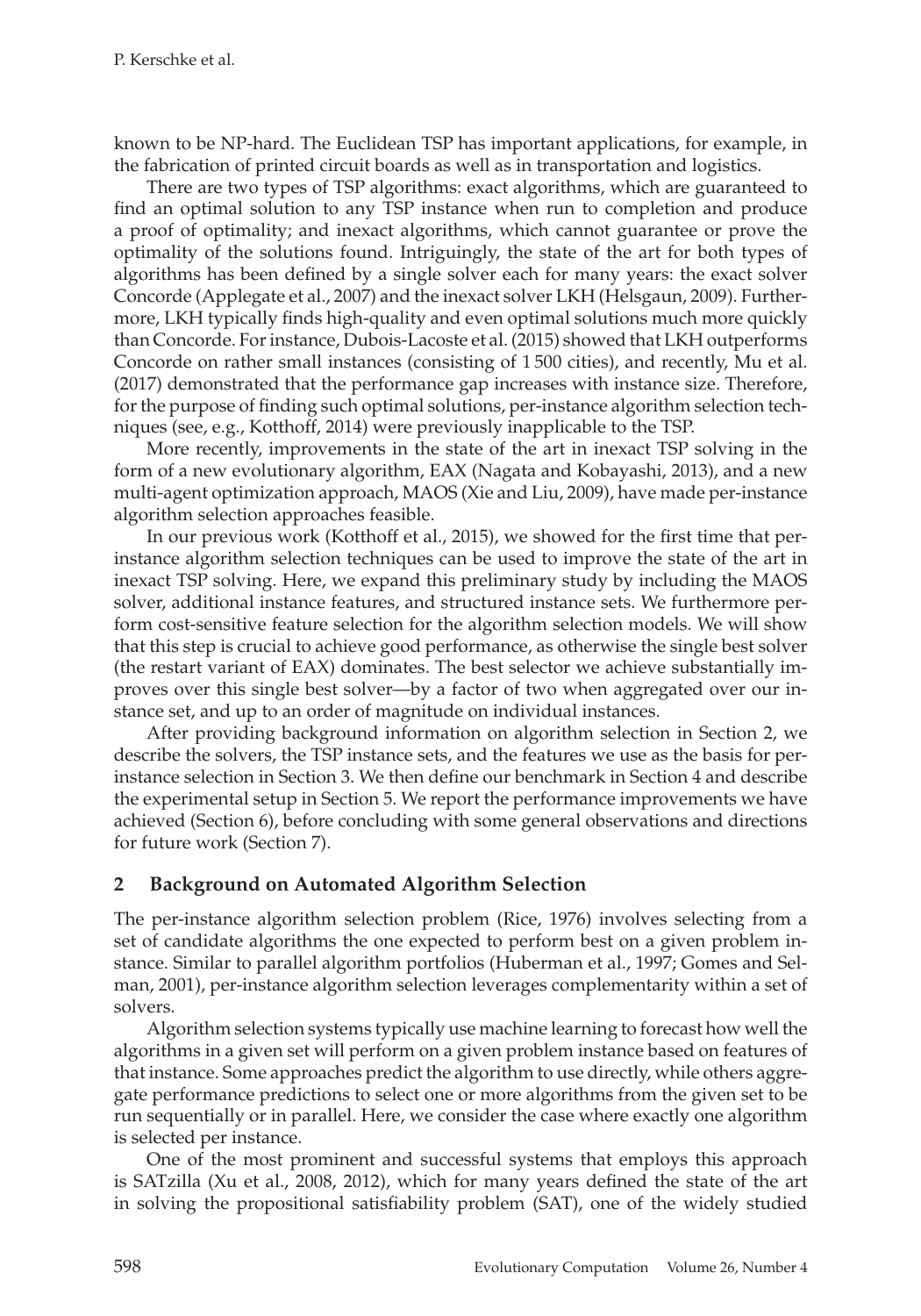NP-complete problems in artificial intelligence with important applications in hardware and software verification. Following the initial success of early versions of SATzilla, other algorithm selection systems have been developed and proven their worth in the annual SAT competition, such as CSHC (Malitsky et al., [2013\)](#page-22-0), which has also been applied to the closely related MAXSAT problem.

Algorithm selection systems have also been applied with great success to other computationally challenging problems, including constraint programming (O'Mahony et al., [2008\)](#page-22-0), continuous black-box optimisation (Mersmann et al., [2011;](#page-22-0) Bischl et al., [2012\)](#page-21-0), mixed integer programming (Xu et al., [2011\)](#page-23-0), and AI planning (Seipp et al., [2012\)](#page-22-0). There have been several prior studies on algorithm selection for the TSP, for example Fukunaga [\(2000\)](#page-21-0) and Pihera and Musliu (2014); however, to the best of our knowledge, only one of these—our own preliminary study for the work presented here—can claim to have achieved improvements in the state of the art (Kotthoff et al., [2015\)](#page-21-0). For additional background on algorithm selection and its application, we refer the interested reader to the comprehensive survey by Kotthoff [\(2014\)](#page-21-0).

# **3 Methodology**

We first describe the TSP algorithms (Section 3.1), instance feature sets (Section 3.2), and benchmark instances (Section 3.3) considered in our study. We then provide an overview of the supervised learning methods that we utilised as algorithm selectors (Section 3.4), as well as the statistical tests (Section 3.5) we used to show whether observed performance differences between models are statistically significant.

# **3.1 TSP Solvers**

We selected three high-performance inexact TSP solver for our study. Based on the literature, these solvers can be expected to achieve state-of-the-art performance on Euclidean TSP instances, and, considering the different approaches underlying them (as described in the following), are likely to show complementary strength in performance across benchmarks.

# **3.1.1 LKH: Helsgaun's Lin-Kernighan Heuristic**

The Helsgaun variant of the Lin-Kernighan heuristic (LKH) represented a major advance in inexact TSP solving, and has been the uncontested state-of-the-art method for finding high-quality solutions to a large variety of TSP instances for many years (Helsgaun, [2000, 2009\)](#page-21-0). The Lin-Kernighan heuristic (LK) is a variable-depth search method that generates complex local search moves by heuristically constructing a sequence of edge exchanges. LKH, Helsgaun's variant of LK, is based on exchange sequences using five (Helsgaun, [2000\)](#page-21-0) or more edge exchanges (Helsgaun, [2009\)](#page-21-0). The iterated version of the LKH algorithm restarts the local search process from new solutions that are obtained by solution perturbations, which are performed using either a random *k*-exchange move or a special walk strategy. An approximation of the Held-Karp lower bound is used to obtain small candidate sets for the local search steps.

We use the most recent version (2.0.7) of  $LKH<sup>1</sup>$  denoted simply as LKH in the following. After observing stagnation behaviour for that solver, despite its aforementioned built-in multistart option, Dubois-Lacoste et al. [\(2015\)](#page-21-0) enhanced it with a restart mechanism that triggers if during *n* iterations, where *n* is the sise of the TSP instance, no improving solution was found. We denote this modified version LKH+restart.

[<sup>1</sup>http://webhotel4.ruc.dk/](http://webhotel4.ruc.dk/~keld/research/LKH/)∼keld/research/LKH/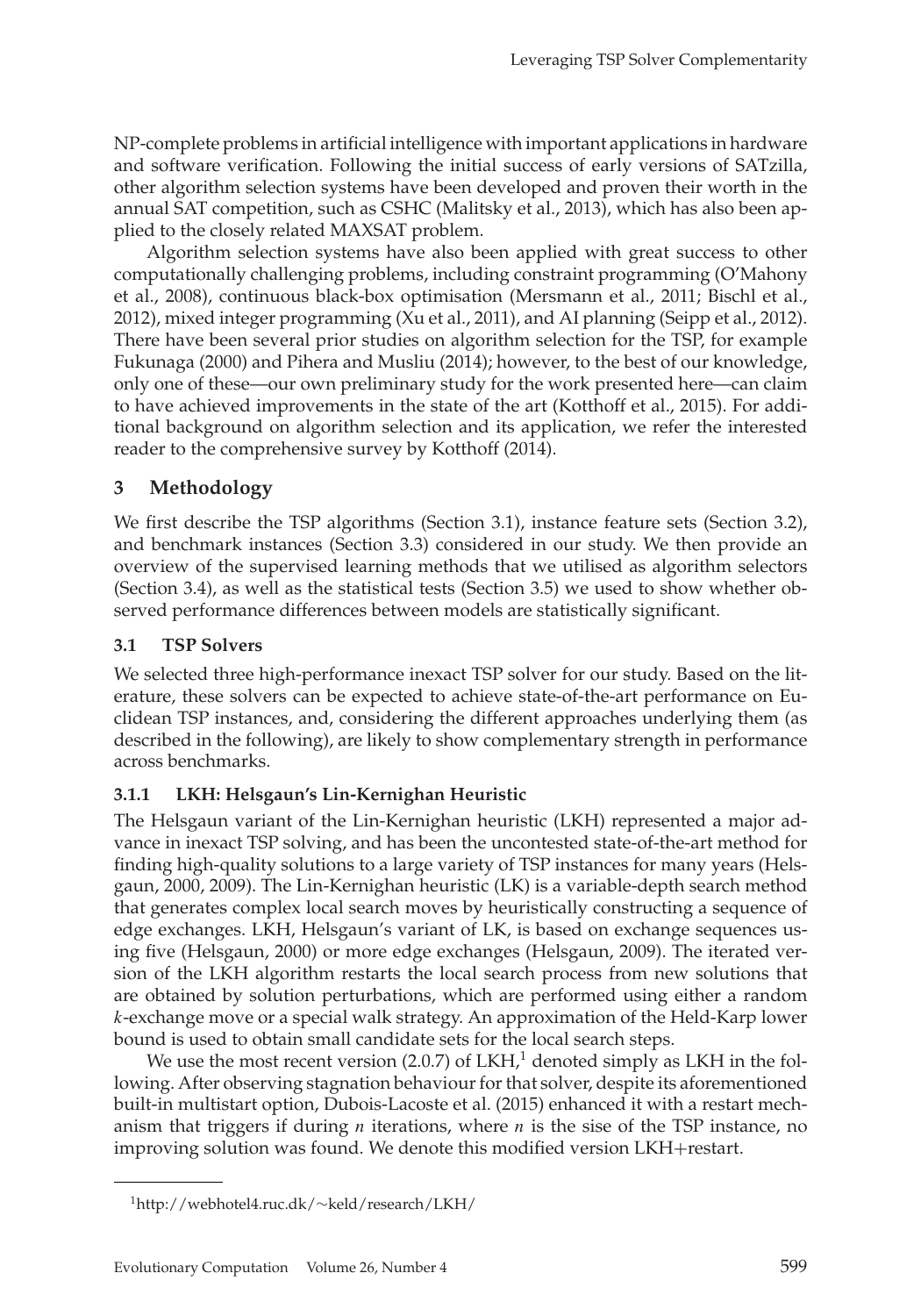## **3.1.2 EAX: GA with Edge Assembly Crossover**

A successful line of research into high-performing evolutionary algorithms for the TSP are evolutionary algorithms that integrate variants of edge assembly crossover—a recombination operator that combines the edges of two parent solutions trying to add only few, short edges not found in any of the two parents (Nagata and Kobayashi, [1997\)](#page-22-0). The first such algorithm known to have matched the performance of LKH in finding very high quality solutions to a broad range of Euclidean TSP instances (as considered in our work) is EAX, the evolutionary algorithm by Nagata and Kobayashi [\(2013\)](#page-22-0). In a nutshell, EAX exploits improved local and global variants of the edge assembly crossover operator, specific diversity preservation techniques that use edge entropy measures in the population replacement scheme, and initialisation of the population by local optimisation. For a detailed description of the algorithm and the operators, we refer the reader to the original publication.

The original version of  $EAX^2$  does not support termination upon reaching a given solution quality and used a complex termination criterion to end runs. Therefore, Dubois-Lacoste et al. [\(2015\)](#page-21-0) modified this version to terminate upon reaching a target solution quality (in our experiments always set to the known optimum for the given instance) or when a given time limit is exhausted. A second variant restarts whenever the original termination criterion is met (EAX+restart). Both versions of EAX were also modified to permit setting a random seed.

We consider the same versions of LKH and EAX as Dubois-Lacoste et al. [\(2015\)](#page-21-0), where more details on the algorithms and the restart behaviour can be found.<sup>3</sup>

#### **3.1.3 MAOS: Multi-Agent Optimisation**

In contrast to LKH and EAX, MAOS<sup>4</sup> is based on a complex, multi-agent frameworkbased optimisation approach, where the agents have only limited knowledge of the TSP instance and explore possible solutions in parallel (Xie and Liu, [2009\)](#page-23-0). The agents update the shared environment and thus communicate their acquired knowledge to the other agents to improve the efficiency of the search process. Specifically, each agent starts from a set of reference structures, such as disjoint graph elements that can be combined into valid tours, and candidate sets, such as nearest neighbour subgraphs. It then uses a Markov-chain approach to generate a set of states by applying search operators, such as local search steps, genetic algorithm crossovers, or simple completion heuristics. There is some evidence in the literature that at least on part of the instance sets we consider here, MAOS reaches and possibly exceeds the performance of the original versions of LKH and EAX (Pihera and Musliu, [2014;](#page-22-0) Xie and Liu, [2009\)](#page-23-0). Similarly to EAX, we modified MAOS to terminate when reaching a given solution quality; following Xie and Liu [\(2009\)](#page-23-0), we set the number of agents to 300.

#### **3.2 Feature Sets**

There are several approaches in the literature that attempt to characterise TSP instances by computing features. We focus on the three presented by Mersmann et al.

<sup>3</sup>Dubois et al. kindly allowed us to use their source code for our experiments.

[<sup>2</sup>https://github.com/sugia/GA-for-TSP](https://github.com/sugia/GA-for-TSP)

[<sup>4</sup>https://github.com/wiomax/MAOS-TSP](https://github.com/wiomax/MAOS-TSP)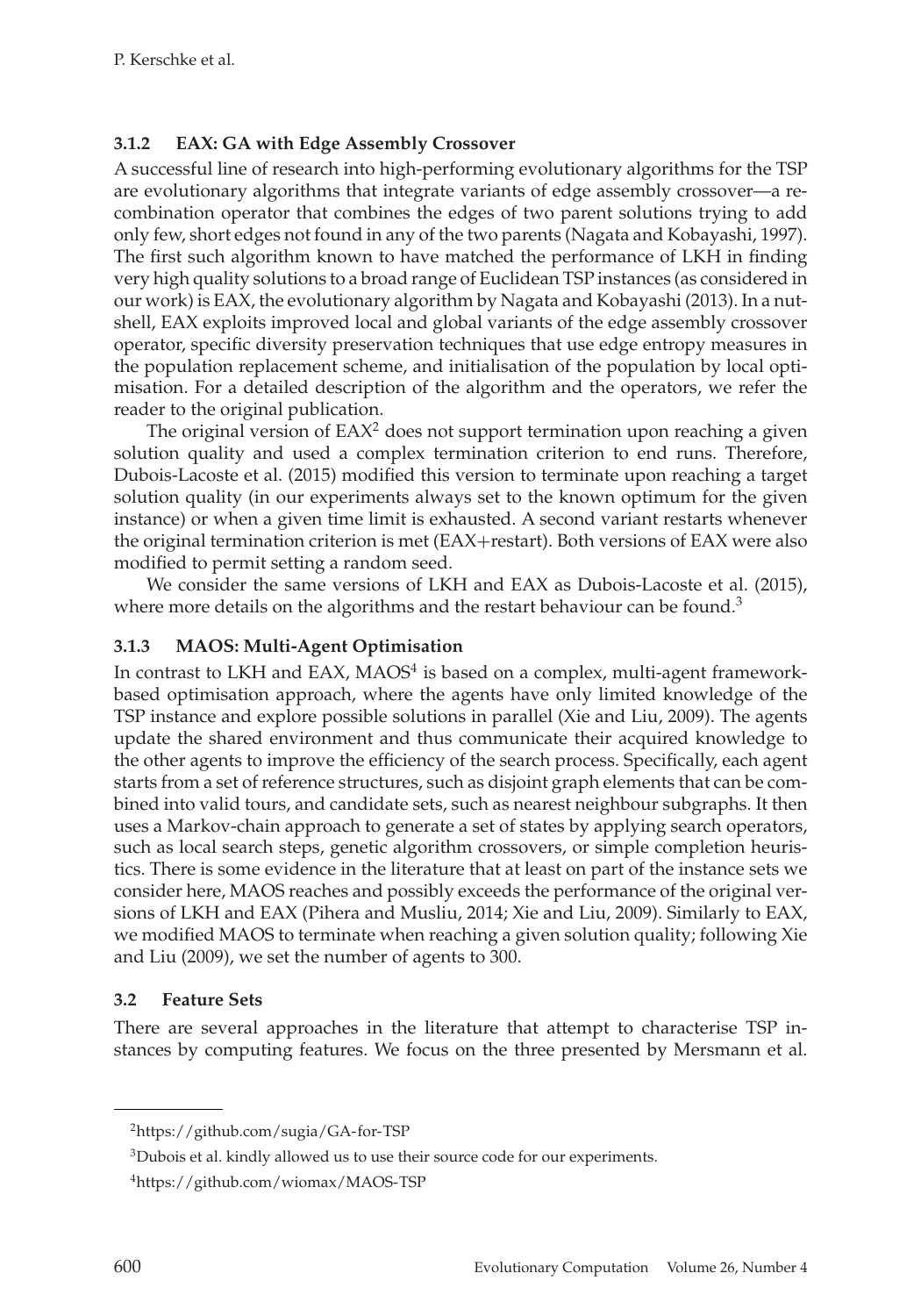$(2013)<sup>5</sup>$  $(2013)<sup>5</sup>$  Hutter et al. [\(2014\)](#page-22-0),<sup>6</sup> and Pihera and Musliu (2014),<sup>7</sup> as they comprise a large and diverse set of features, and we consider the respective feature sets in isolation as well as combined with each other. Obviously, the cost of computing the feature values for a given instance can play a major part in the efficacy of an algorithm selection system. We therefore added a subset of the features of Hutter et al. [\(2014\)](#page-21-0) that are cheaper to compute than the full set. Overall, we used the following five sets of features in our experiments:

**TSPmeta.** This set of 68 features was introduced by Mersmann et al. [\(2013\)](#page-22-0). Its main focus is on the spatial distribution of the nodes in the Euclidean plane and the distribution of edge costs. It builds upon features first introduced by Smith-Miles and van Hemert [\(2011\)](#page-23-0): distance features are based on summary statistics of the edge cost distribution, such as mean edges costs and the fraction of distinct distances. Mode features capture the modes of the edge cost distribution. The number of clusters and the average of distances to the cluster centroids based on multiple runs of the GDBSCAN clustering algorithm (Sander et al., [1998\)](#page-22-0), parameterised with different reachability distance values  $\varepsilon \in \{0.01, 0.05, 0.1\}$ , form the set of cluster features. The spread of the nodes in the Euclidean plane is measured by the area of the convex hull and the fraction of points on the convex hull. Closeness of nodes is measured by statistics of the (normalised) nearest neighbor distances. These features are supplemented with statistics of angles between a node and its two nearest neighbors, as well as statistics on depth and edges costs of a minimum spanning tree of the corresponding problem instance.

The mean time for computing this feature set was 11.66 seconds per instance, with the median at 10.5 seconds and a standard deviation of 19.519 seconds.

**UBC.** The set of all 50 UBC features introduced by Hutter et al. [\(2014\)](#page-21-0) also builds upon the feature set by Smith-Miles and van Hemert [\(2011\)](#page-23-0) and additionally includes degree and edge costs characteristics of a minimum spanning tree as well as some additional statistics based on the pairwise distances between nodes. Additionally, Hutter et al. [\(2014\)](#page-21-0) introduced *local search probing features*, that is, features computed from multiple short runs of LKH. Some of these features are based on the tour lengths of local optima, the number of local search iterations needed to converge into a local optimum and the estimated number of local optima. Finally, the branch-and-cut tree obtained by a 2-second run of Concorde was analysed to obtain a set of *branch and cut features*: the improvement per cut, the ratio of upper and lower bound after probing and statistics on the final solution of the underlying linear programming solver. Note that the intersection of *UBC* and *TSPmeta* is not empty, which results in redundant information.

The mean time of computing this feature set was 19.87 seconds per instance, with the median at 12.72 seconds and a standard deviation of 96.587 seconds.

**UBC (cheap).** A subset of 13 computationally cheap features from UBC feature set by Hutter et al. [\(2014\)](#page-21-0), excluding local search, branch and cut, and clustering distance features.

[<sup>5</sup>https://CRAN.R-project.org/package=tspmeta](https://CRAN.R-project.org/package=tspmeta)

<sup>&</sup>lt;sup>6</sup>http://www.cs.ubc.ca/labs/beta/Projects/EPMs/TSP\_features\_UBC2012.tar.gz

[<sup>7</sup>http://dbai.tuwien.ac.at/user/pihera/tsp/FeatureComputation\\_WIN.zip](http://dbai.tuwien.ac.at/user/pihera/tsp/FeatureComputation_WIN.zip) and <http://dbai.tuwien.ac.at/user/pihera/tsp/tsp-feat.zip>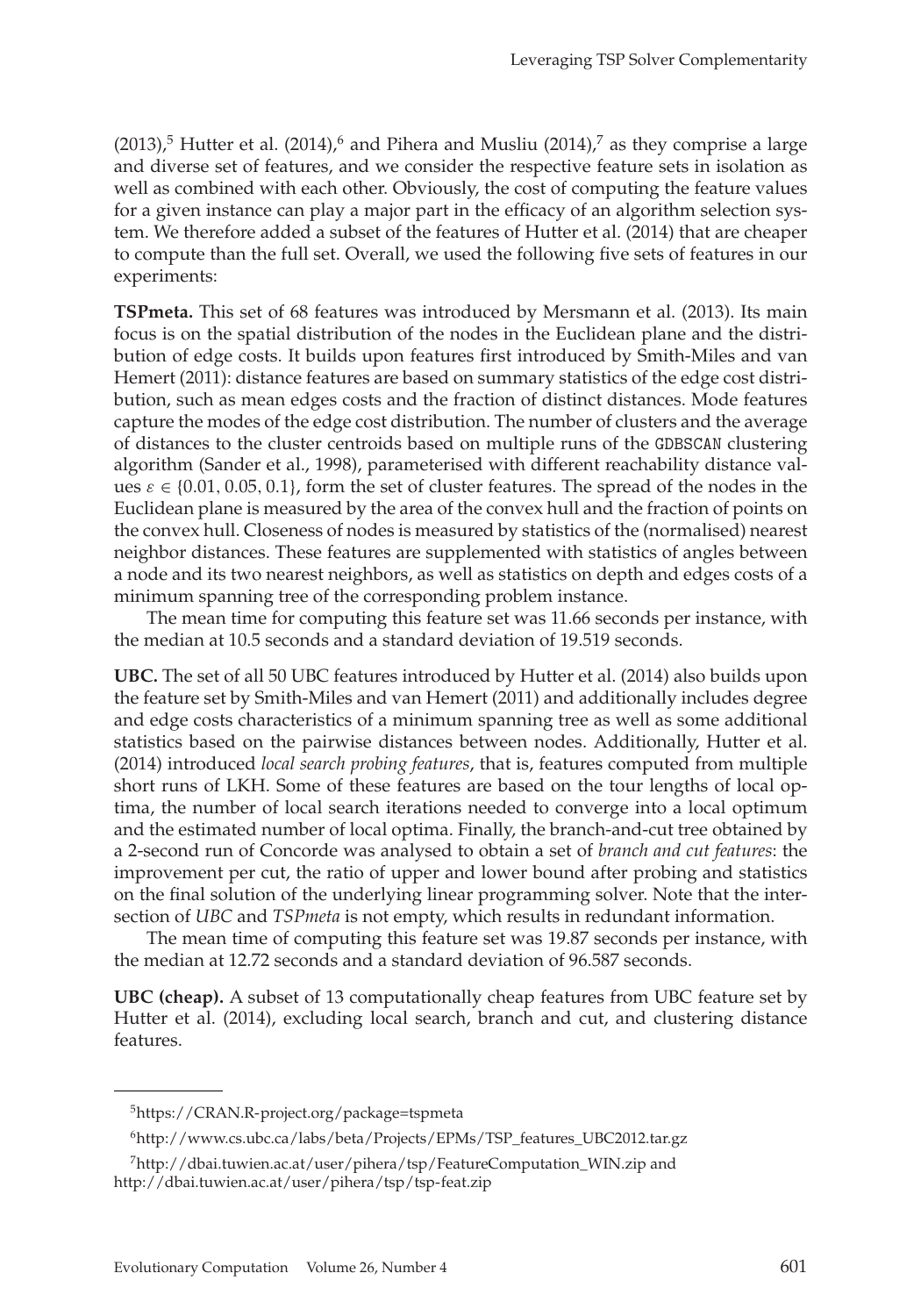P. Kerschke et al.

The mean time of computing this set of features was 0.875 seconds per instance, with the median at 0.6 seconds and a standard deviation of 11.6 seconds.

**Pihera.** The set of all 287 features from the study by Pihera and Musliu [\(2014\)](#page-22-0), which includes the UBC feature set as well as several groups of additional features. New geometric features include statistics of the edge lengths of the convex hull and the distances of internal points, i.e., points not located on the convex hull, to the edges of the convex hull. New local search probing features include the number of tour intersections of locally optimal tours in the plane and statistics of disjoint tour segments obtained by eliminating a small fraction of the longest edges in the tour. Lastly, the *k*-nearest-neighbor (*k*-NN) graph of the TSP instance served as a source for an extension of nearest-neighbor features: the normalised size, as well as summary statistics of the strongly and weakly connected components of the (un)directed *k*-NN graphs for different values of *k* ∈ {3, 5, 7,  $n^{1/3}$ , 2 ·  $n^{1/3}$ , 0.5 ·  $n^{1/2}$ ,  $n^{1/2}$ }, which hence are either constant or a function of the number of nodes *n*.

The mean time of computing this set of features was 0.255 seconds per instance, with the median at 0.24 seconds and a standard deviation of 0.41 seconds.

**UBC ∪ TSPmeta ∪ Pihera.** The union of *UBC*, *TSPmeta*, and *Pihera* (405 features). Note that, because of overlaps in the three constituent sets, this large set contains some redundant features.

#### **3.3 TSP Instances**

Consistent with other work in this area, we use instances from multiple TSP benchmarks and generators. The optimal tour length for each of the instances we used was obtained using Concorde (Applegate et al., [2007\)](#page-20-0).<sup>8</sup> Note that we limited our study to instances for which the optimal tour length can be obtained within reasonable time in this way or has been published previously. This permitted us to determine with certainty whether the solvers we studied found an optimal solution<sup>9</sup> and how long they had to be run to achieve this. This is the most ambitious goal for any TSP solver, and even though inexact solvers, such as the ones we consider here, cannot prove optimality, they are typically able to find solutions whose optimality is later proven using exact methods, and knowledge of optimal or near-optimal solutions is known to greatly facilitate this process. We note that the time required for finding optimal solutions has been routinely studied in the literature (see, e.g., Hutter et al., [2014](#page-21-0) and Dubois-Lacoste et al., [2015\)](#page-21-0). Even for an inexact TSP solver, this is a useful performance measure, since in many applications, improvements in solution quality can be exploited swiftly and with low cost.

In the following, we give a brief overview of the types of TSP instances we used, while details of the benchmark set will be discussed later, in Section 4.

**RUE Instances**. The widely studied *random uniform Euclidean (RUE)* instances are obtained by placing *n* points uniformly at random in a square, with integer coordinates between 1 and 1 000 000, where each point corresponds to a city to be visited. Distances between these cities are defined as Euclidean distances between the respective

[<sup>8</sup>http://www.math.uwaterloo.ca/tsp/concorde.html](http://www.math.uwaterloo.ca/tsp/concorde.html)

<sup>&</sup>lt;sup>9</sup>There may be multiple tours with the same optimal tour length.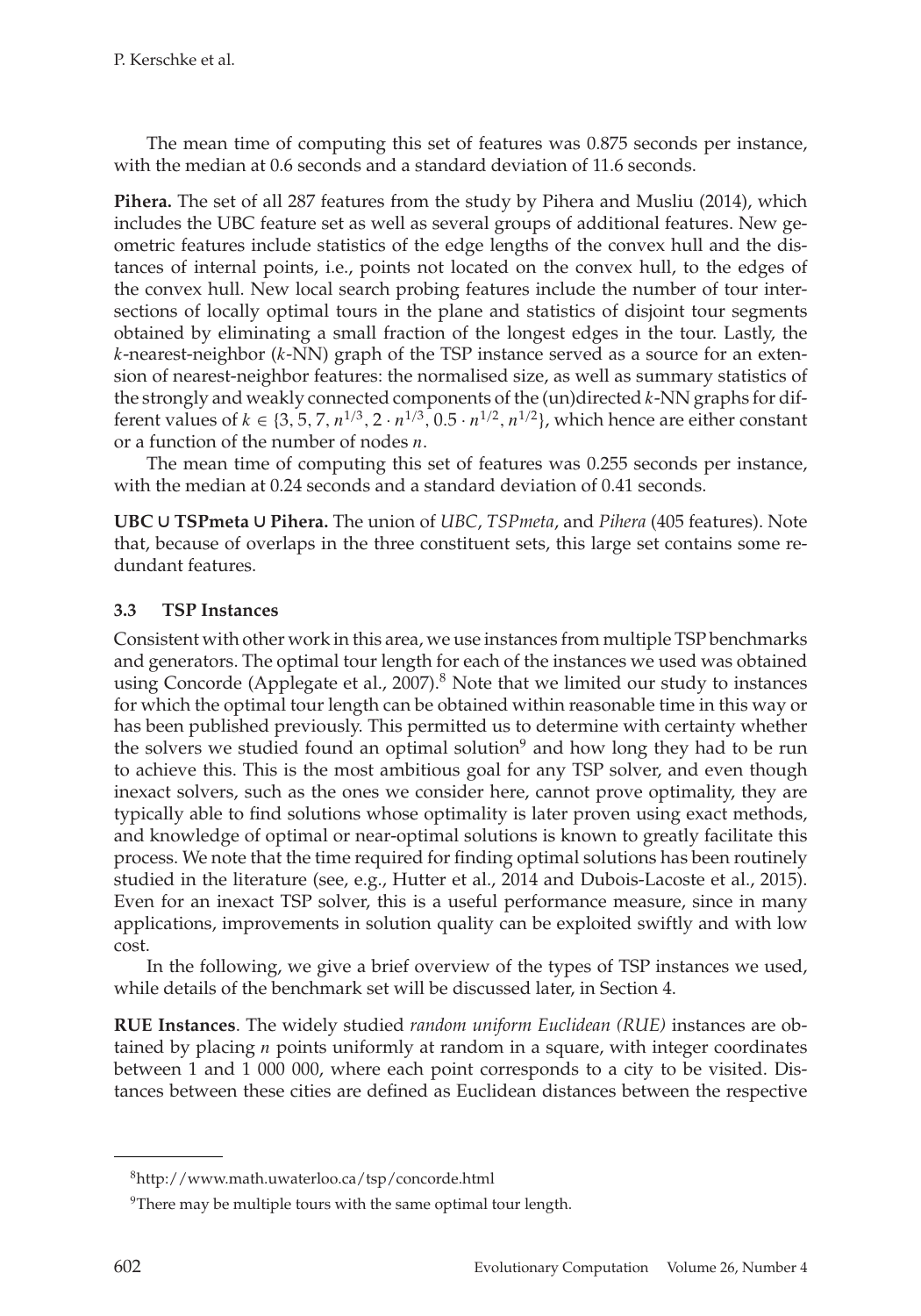points, rounded to the nearest integer. The RUE instances used in our experiments were generated using the portgen generator from the 8th DIMACS Implementation Challenge.

**TSPLIB Instances**. *TSPLIB* is a widely-used collection of TSP instances with different characteristics, including instances from various applications of the TSP. In our experiments, we used instances with edge weight types EUC 2D, CEIL 2D, and ATT.

**National Instances**. The *national* instances are one of two sets of instances we obtained from the TSP webpage<sup>10</sup> and are based on the real-world locations of cities in different countries.

**VLSI Instances**. The *VLSI* instances are the second set of instances from the TSP webpage<sup>10</sup> and originate from an application in VLSI circuit design. These instances are known to be particularly hard for many TSP solvers, including Concorde and EAX.

An example instance for each of the aforementioned four benchmark sets is depicted in Figure 1. While instances from these four sets were already used in our initial work on algorithm selection for the TSP (Kotthoff et al., [2015\)](#page-21-0), clustered instances were not considered then. These types of instances play an important role in many TSP applications (e.g., vehicle routing), and we added two sets of clustered TSP instances to our overall benchmark.

**Netgen Instances**. This set of clustered instances, generated using the function generateClusteredNetwork from the R-package netgen (Bossek, [2015\)](#page-21-0), consists of multiple instances for each combination of the number of cities  $n \in \{500, 1000, 1500, 2000\}$ and clusters  $n_c \in \{2, 5, 10\}$ .

The instance generation process was introduced in Meisel et al. [\(2015\)](#page-22-0) and works as follows: First a maximin Latin hypercube sample (LHS, McKay et al., [1979\)](#page-22-0) of size  $n_c$  is generated in two dimensions, that is,  $n_c$  points are placed in the two-dimensional space maximising the minimal distance between design points. The space-filling property of LHS designs ensures that the cluster centres are evenly distributed across the space. Next, random points are sampled from a multivariate normal distribution per cluster using the cluster centres as the mean value vector and the distance to the nearest cluster centre as the variance in each dimension. The number of points is equally distributed across the clusters. Figure 2 shows two examples of such instances: one with  $n_c = 2$  and  $n = 50$  (left) and one with  $n_c = 5$  and  $n = 250$  (right).

**Morphed Instances**. In addition, we created *morphed* instances, which combine properties of RUE and clustered netgen instances, by using the morphing algorithm introduced by Mersmann et al. [\(2012\)](#page-22-0) and improved by Meisel et al. [\(2015\)](#page-22-0). It combines two instances with the same number of cities *n* using the following two-phase approach.

First, corresponding points in the two instances are matched by minimising the sum of Euclidean distances between matched points across all points through a linear programming formulation. Second, a convex combination  $z_{ij} = \alpha \cdot x_{ij} + (1 - \alpha) \cdot y_{ij}$  of the node coordinates of paired points  $x_{ij}$  and  $y_{ij}$ , where  $i = 1, \ldots, n$  and  $j = 1, 2,$  determines the node coordinates in the corresponding morphed instance *zij* for a given morphing coefficient  $\alpha \in [0, 1]$ . Extreme values of  $\alpha \in \{0, 1\}$  result in one of the input

<sup>1</sup>[0http://www.math.uwaterloo.ca/tsp/index.html](http://www.math.uwaterloo.ca/tsp/index.html)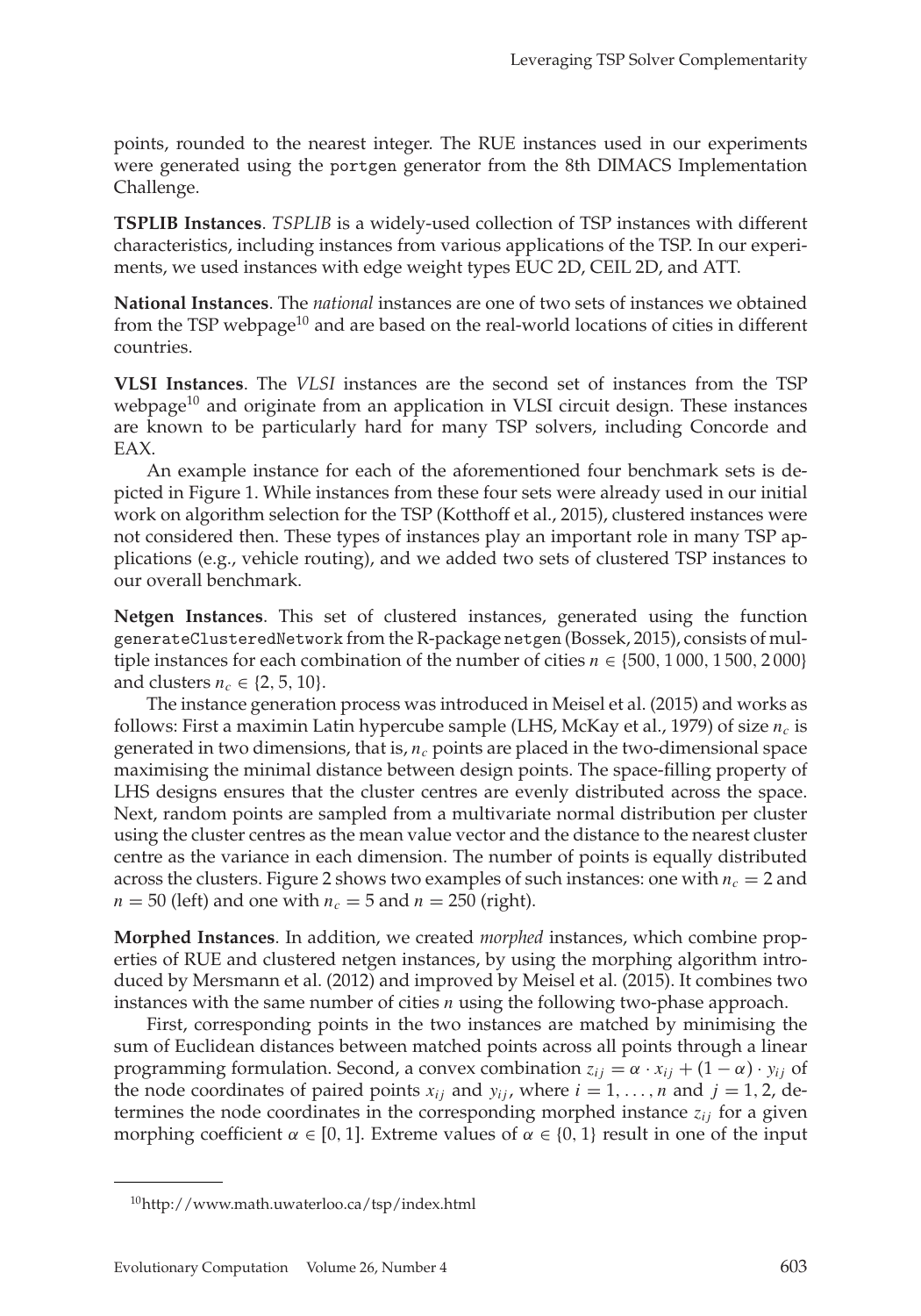P. Kerschke et al.



Figure 1: Examples of TSP benchmark instances: 1000-2 (RUE; top left), d1291 (drilling problem; TSPLIB; top right), lu980 (980 cities in Luxembourg; National; bottom left), and pbd984 (VLSI; bottom right).

instances, while other values of *α* generate intermediate instances, as illustrated in Figure 3.

The morphed instances used in our experiments were generated by applying the function morphInstances, available in the R package netgen, with morphing factor  $\alpha =$ 0*.*5 to randomly selected instance pairs from the netgen and RUE sets.

For comparability and reproducibility of our experiments, we published the coordinates, distances as well as the respective optimal solutions (as found by Concorde) of the artificially generated TSP problems—that is, the RUE, netgen, and morphed instances online at [https://tspalgsel.github.io/,](https://tspalgsel.github.io/) where we also provide some additional information on our work. Moreover, all measured solver performances as well as the corresponding feature values, are provided publicly available in the *Algorithm Selection Library* (ASlib, Bischl, Kerschke et al., 2016) at [http://www.coseal.net/aslib/.](http://www.coseal.net/aslib/)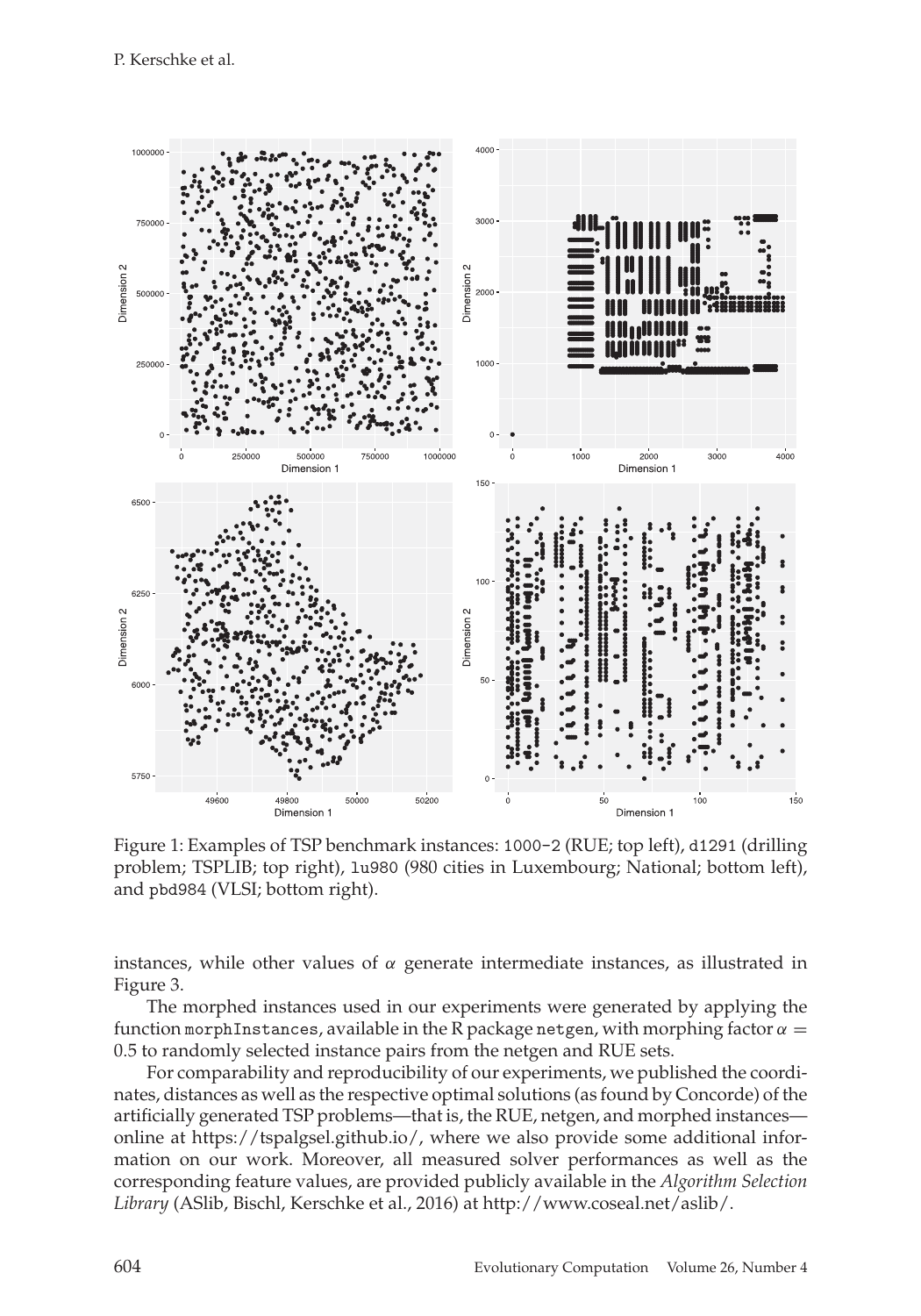

Figure 2: Examples of netgen TSP instances with parameters  $n_c = 2$  and  $n = 50$  (left), and  $n_c = 5$  and  $n = 250$  (right) on a [0, 100]  $\times$  [0, 100] grid. The white points indicate the locations of the *nc* cluster centers (determined by means of maximin Latin hypercube sampling), and the black points indicate the actual cities to be visited.



Figure 3: Example of instance morphing of a 2-cluster instance into a RUE instance with  $n = 100$  nodes. A sequence of increasing morphing coefficients  $\alpha \in \{0, 0.25, 0.5, 0.75, 1\}$ illustrates the transition between both instances.

#### **3.4 Supervised Learning Methods for Algorithm Selection**

A key aspect of this work is finding a suitable—that is, high-performance—algorithm selection model. We evaluated three supervised learning strategies, namely *classification*,*regression*, and *paired regression*, with multiple machine learning techniques for each.

In the classification approach, we label each instance with the best-performing TSP solver. In the regression approach, we predict the runtime for each solver on an instance separately and choose the solver with the lowest predicted runtime. The pairwise regression approach predicts the performance difference between two solvers for each pair of solvers. The solver with the best predicted performance difference to all other solvers is chosen. Further details regarding the setup and implementation of the three strategies can be found in Section 5.1.

The algorithm selectors themselves were built using the R-package mlr (Bischl, Lang et al., [2016\)](#page-20-0). Using this machine learning toolbox, we trained recursive partitioning and regression trees (rpart, Therneau et al., [2015\)](#page-23-0), random forests (randomForest,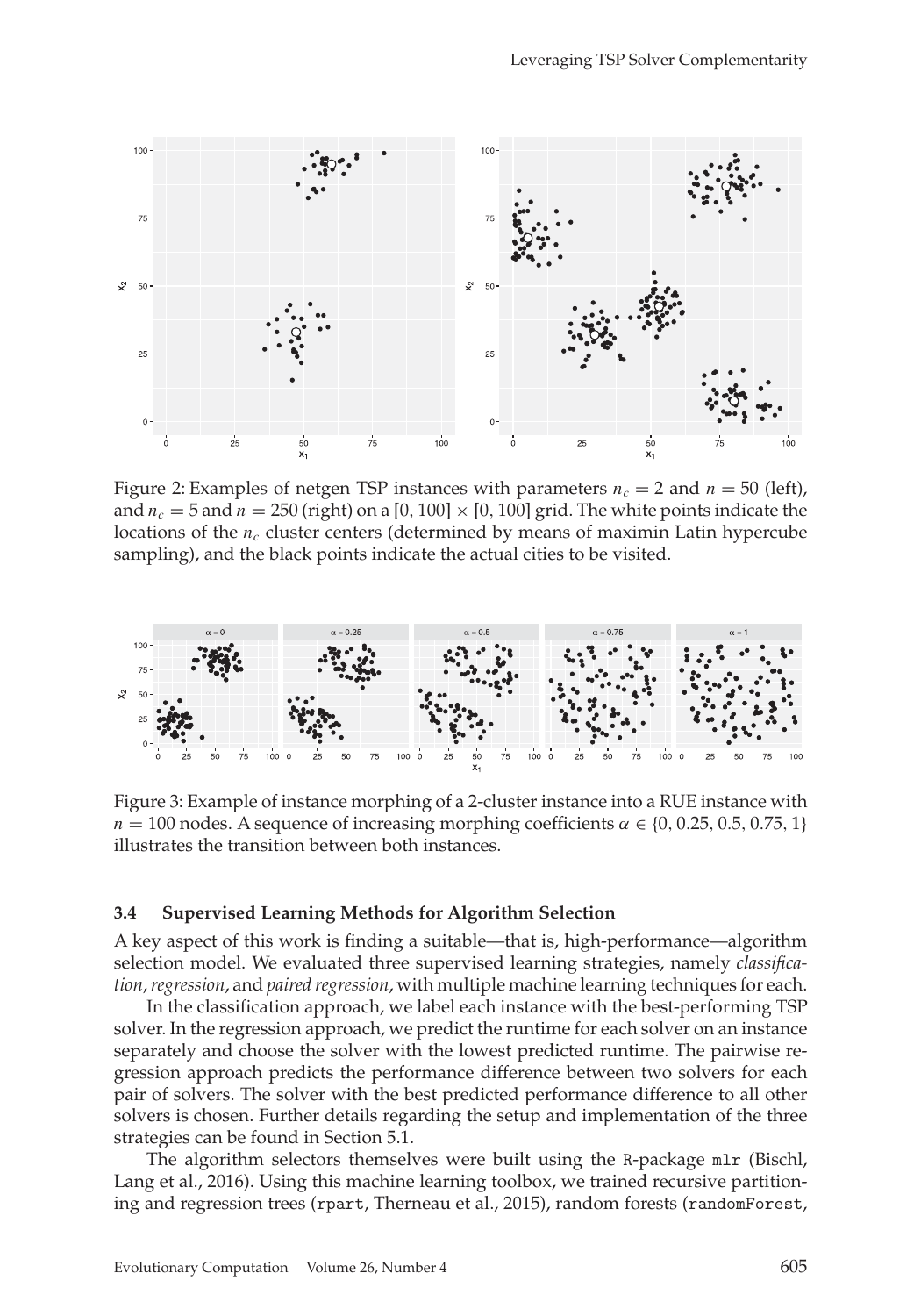Liaw and Wiener, [2002\)](#page-21-0), and kernel-based support vector machines (ksvm, Karatzoglou et al., [2004\)](#page-21-0) for each strategy. In addition, multivariate adaptive regression splines (mars, Leisch et al., [2016\)](#page-21-0) were trained for the two regression approaches. Further details on MARS models can be found within Friedman [\(1991\)](#page-21-0) or in the Appendix.

Each of the methods was used with its default settings, that is, without additional hyperparameter optimisation. Specifically, the random forests were built with 500 trees, using a uniform random sample of <sup>√</sup>*p* (classification) or max{*p/*3*,* <sup>1</sup>} (regression / paired regression) of the *p* features for each data set as candidates for each split point. The support vector machines used a Gaussian kernel with an a priori estimate of the inverse kernel width parameter, sigma, obtained using the sigest function from the R-package kernlab (Karatzoglou et al., [2004\)](#page-21-0).

After training our algorithm selection systems based on these models, we assess their performance on a given TSP instance by determining the running time of the solver selected on that instance plus the running time required for computing the instance features used by the selector. To get reliable generalisation performance estimates on a given training set of instances, we use 10-fold cross-validation (further details will be given in Section 5).

#### **3.5 Assessing the Significance of Performance Differences**

In general, when comparing two TSP solvers, *S*<sup>1</sup> and *S*<sup>2</sup> (one or both of which may be algorithm selectors) on the same instance set *I* , we want to assess whether any observed difference in performance can be considered statistically significant. Here, performance is measured via the widely used PAR10 score (see, e.g., Bischl, Kerschke et al., 2016), which averages running time over *I* , counting runs that exceed the given cutoff time as ten times the cutoff. Our analysis addresses the question to which extent an observed difference in PAR10 scores depends on the particular given instance set, *I* . We therefore used bootstrap sampling to simulate drawing new instance sets from the distribution of problem instances that gave rise to *I* (Fawcett et al., [2017\)](#page-21-0); following common practice, each sample was constructed using uniform random sampling with replacement and contains the same number of instances as *I* (Hastie et al., [2009\)](#page-21-0). For each of the  $B =$ 10 000 bootstrap samples  $I_1, \ldots, I_B$  thus obtained, we computed the PAR10 scores for *S*<sup>1</sup> and *S*<sup>2</sup>.

As a first measure of statistical stability, we determined the fraction of samples in which *S*<sup>1</sup> has a better (i.e., lower) PAR10 score than *S*2. The higher this fraction, the more confident we can be that a performance advantage of *S*<sup>1</sup> over *S*<sup>2</sup> observed on benchmark set *I* also holds for similar sets *I* (where technically, similarity means that both sets stem from the same underlying instance distribution).

To sharpen this analysis, we assessed the statistical significance of the performance difference between  $S_1$  and  $S_2$  on  $I$  by performing a one-sided Wilcoxon signed-rank test on the pairs of performance data (PAR10( $S_1$ ,  $I_b$ ), PAR10( $S_2$ ,  $I_b$ )) for  $b = 1, \ldots, B$ setting the null hypothesis to the " $\geq$ " relation comparing  $S_1$  and  $S_2$ . This standard nonparametric test for paired samples was chosen in order to avoid unrealistic assumptions regarding the nature of the distribution of the performance data (Hollander et al., [2013\)](#page-21-0). We note that performing the same test on the pairs of performance values on individual instances  $i \in I$  would be inappropriate, since we are interested in the difference in aggregate performance on the entire set *I* , rather than the performance difference on individual instances. To see why this could give misleading results, imagine an extreme case in which on a large fraction of instances in *I* (say:  $90\%$ ) *S*<sub>1</sub> runs marginally slower than  $S_2$  (say: 0.1% slower), while on the remaining instances,  $S_1$  is dramatically faster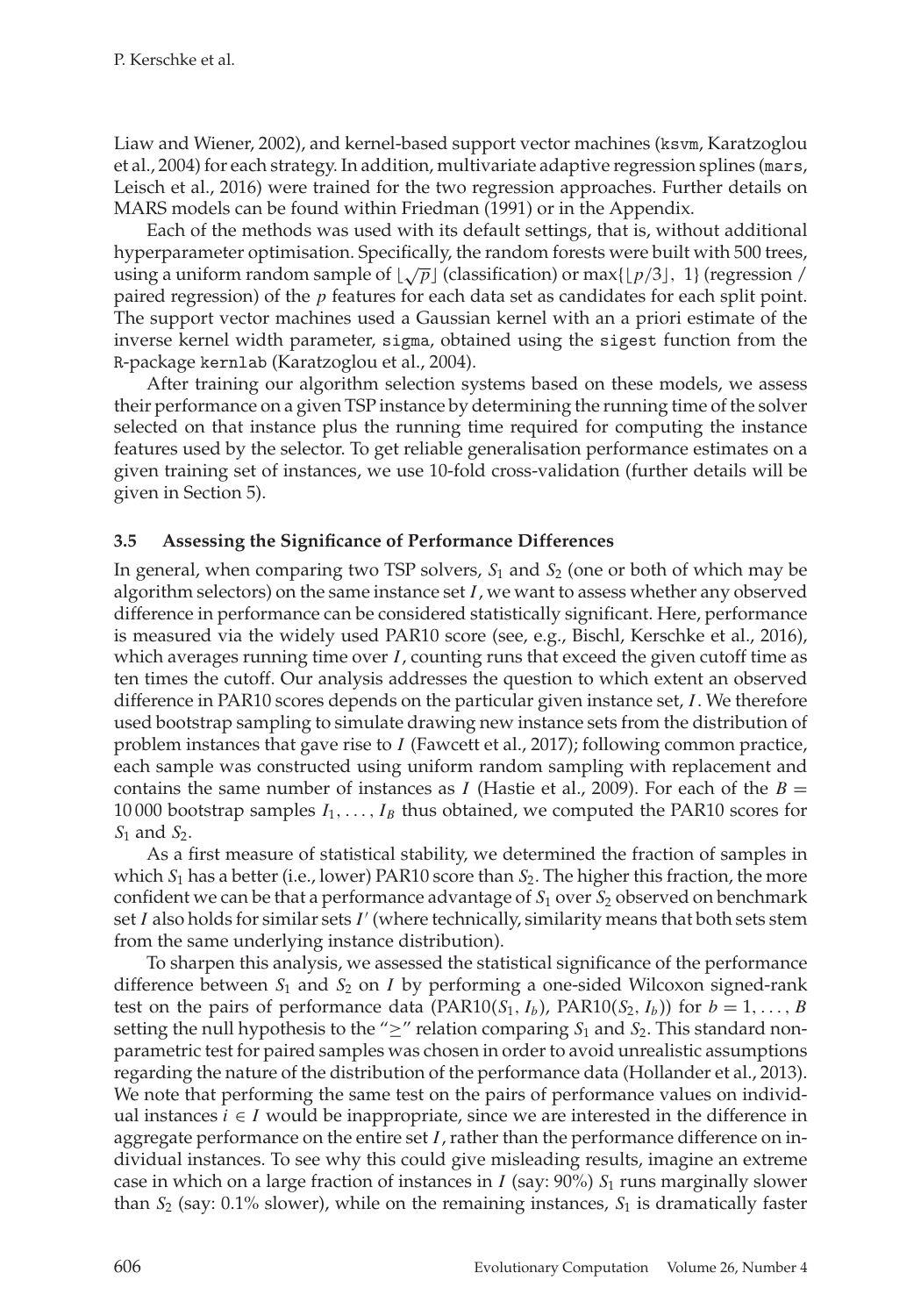| Table 1: Overview of the sizes and numbers of instances which were solved by at least    |
|------------------------------------------------------------------------------------------|
| one of the five algorithms and consist of 500 to 2 000 cities—per TSP set and in total.  |
| The problems are summarised by the minimum, first quartile $(= 25\%$ -quantile), median, |
| arithmetic mean, third quartile $(=75\%$ -quantile), and maximum.                        |

| TSP set       | Min.   | 1st Ou. | Median   | Mean          | 3rd Ou.  | Max.     | Number of Instances |  |  |
|---------------|--------|---------|----------|---------------|----------|----------|---------------------|--|--|
| <b>RUE</b>    | 500.00 | 875.00  | 1 250.00 | 1 250.00      | 1 625.00 | 2 000.00 | $(32.5\%)$<br>600   |  |  |
| <b>VLSI</b>   | 662.00 | 968.25  | 1412.50  | 1 3 1 0 . 6 1 | 1 595.00 | 1973.00  | $(1.0\%)$<br>18     |  |  |
| <b>TSPLIB</b> | 532.00 | 738.75  | 1 232.00 | 1 1 65.14     | 1424.00  | 1 889.00 | $(1.2\%)$<br>22     |  |  |
| National      | 734.00 | 929.00  | 980.00   | 1 248.60      | 1 621.00 | 1979.00  | $(0.3\%)$<br>5      |  |  |
| Netgen        | 500.00 | 875.00  | 1 250.00 | 1 250.00      | 1 625.00 | 2 000.00 | $(32.5\%)$<br>600   |  |  |
| Morphed       | 500.00 | 875.00  | 1 250.00 | 1 250.00      | 1 625.00 | 2 000.00 | $(32.5\%)$<br>600   |  |  |
| Total         | 500.00 | 813.00  | 1 304.00 | 1 249.58      | 1 583.00 | 2 000.00 | $1845(100.0\%)$     |  |  |

than  $S_2$  (say: 1000 times). In this case,  $S_1$  would be much better than  $S_2$  according to PAR10 score and preferred in most practical situations, while the Wilcoxon signed-rank test on *I* (rather than bootstrap samples of *I*) would indicate that  $S_1$  performs significantly *worse*than *S*2, because used in this way, the test essentially ignores the magnitude of performance differences on the instances  $i \in I$ .

For the analysis of our experimental results described in Section 6, we used R to generate bootstrap samples and to carry out the Wilcoxon signed-rank test with a standard correction for ties (R Core Team, [2016\)](#page-22-0).

# **4 Generating the Benchmark**

First, we created a benchmark set of TSP instances based on the various instance sets introduced in Section 3.3. Using each of the instance generators, we produced an equal number of instances. In particular, for each of the instance sizes we considered,  $n \in$ {500*,* 1 000*,* 1 500*,* 2 000}, we generated 150 RUE instances, 50 netgen instances each for  $n_c \in \{2, 5, 10\}$  clusters, and 150 morphed instances obtained by combining those RUE and netgen instances with a morphing factor of  $\alpha = 0.5$ . Thus, we obtained a grand total of 600 instances  $(4 \times 150)$  each in our RUE, netgen and morphed sets. While the (mostly) real-world instances in the TSPLIB, National and VLSI sets have between 48 and 11 849 cities, to achieve better balance of instance sizes across our entire benchmark, we included only instances with 500 to 2 000 cities, resulting in 22 TSPLIB, 18 VLSI and 5 National instances, as shown in Table 1.

We note that our overall benchmark set is heavily biased towards the artificially generated RUE, netgen, and morphed instances, because we considered it important for the training of the machine learning models used in our algorithm selectors to have at our disposal a large set of TSP instances. We also note that the clustered and morphed instances, which jointly account for more than half of the overall set, show structure that is quite typical for many real-world TSP instances and known to be challenging for TSP solvers (see, e.g., Christofides, [1976;](#page-21-0) Solomon, [1987\)](#page-23-0).

Since all five solvers we considered (EAX, EAX+restart, LKH, LKH+restart, and MAOS) are randomised, we assessed their performance based on ten independent runs (each with a different pseudo-random number seed) on each of the 1 845 instances from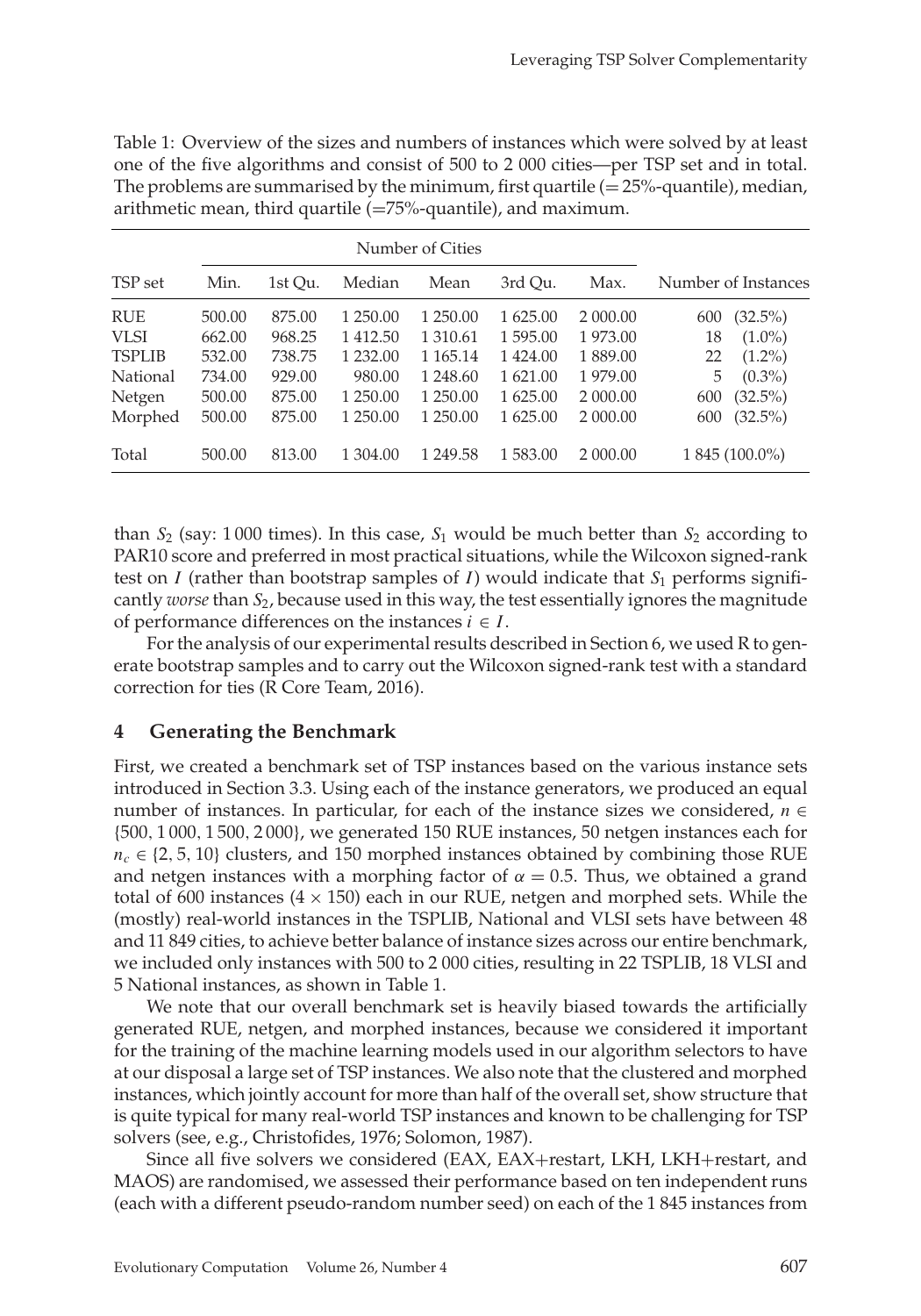our benchmark set. As explained previously, each run was terminated as soon as an optimal solution was found or after a cutoff time of 3 600 seconds; in the first case, the run was considered successful and in the second case, unsuccessful. We then recorded the median running time over these ten runs; if at least six of the ten runs were successful, the performance on that instance thus corresponds to the arithmetic mean of the fifth- and sixth-lowest running time. When fewer than six runs were successful, the performance on that instance was recorded as ten times the cutoff time, that is, 10 hours; this is the widely used PAR10 score (penalised average running time with penalisation factor 10).

Since the Pihera feature computation code is unable to handle instances with ATT edge weight type, we had to exclude the one instance in our set, att532 from TSPLIB, in all experiments that included those edge weights.<sup>11</sup> However, as the performance gap between the best (LKH) and worst (MAOS) solver on that instance is only 3.995 seconds, and we have 1 845 instances in total, the impact of att532 on the PAR10 score of any solver or selector cannot exceed 3*.*995*/*1 845 ≈ 0*.*002 seconds.

Analysis of the feature values revealed that six of the Pihera features (nn3.Mdeg, nn3.mindeg, nn3.sc.min, nn3.avg, nn5.avg, and nn7.avg), as well as the features mst\_depth\_min (TSPmeta) and bc\_no1s\_q50 (UBC all) were constant across all 1 845 instances. As constant features do not provide any information to the machine learning algorithms used for algorithm selection, these eight features were discarded. We also detected that two further Pihera features, nn5.Mdeg and nn3.q3deg, were constant across 1 844 of our 1 845 instances. As explained in detail in Section 5, we evaluated our algorithm selectors using cross-validation (CV); we therefore discarded these two features as well, in order to avoid constant features within the training data of a single CV-fold. The detailed procedure for preprocessing the data is shown in Algorithm 1.

Note that we performed feature computation and solver runs on the same machine, since we later take both into account to assess the performance of our algorithm selectors.

## **5 Experimental Setup**

We trained the machine learning methods outlined in Section 3.4 to obtain algorithm selectors. With the exception of the scenarios in which we considered the Pihera features and therefore had to discard TSPLIB instance att532 (as explained in the previous section)—all selectors were trained on the same set of 1 845 TSP instances, using the aggregated running times of the five TSP solvers that were introduced in Section 3.1, namely EAX, EAX+restart, LKH, LKH+restart, and MAOS. Following common practice in machine learning, each selector was evaluated using 10-fold cross-validation.

Our selectors were either trained on one of the four feature sets from Section 3.2 or on the union of all four feature sets. Considering the high computational cost of these experiments and limitations of our computing resources, we did not explicitly consider combinations of two or three feature sets on top. However, as we performed feature selection based on the union of all feature sets (see Section 5.2), we implicitly also cover feature combinations that could stem from any combination of two or three feature sets.

In the context of each of the selector construction approaches outlined in Section 3.4, we considered several machine learning procedures: classification and regression trees,

<sup>&</sup>lt;sup>11</sup>We decided not to exclude the instance from our overall benchmark set, as it is one of the most prominent TSPLIB instances.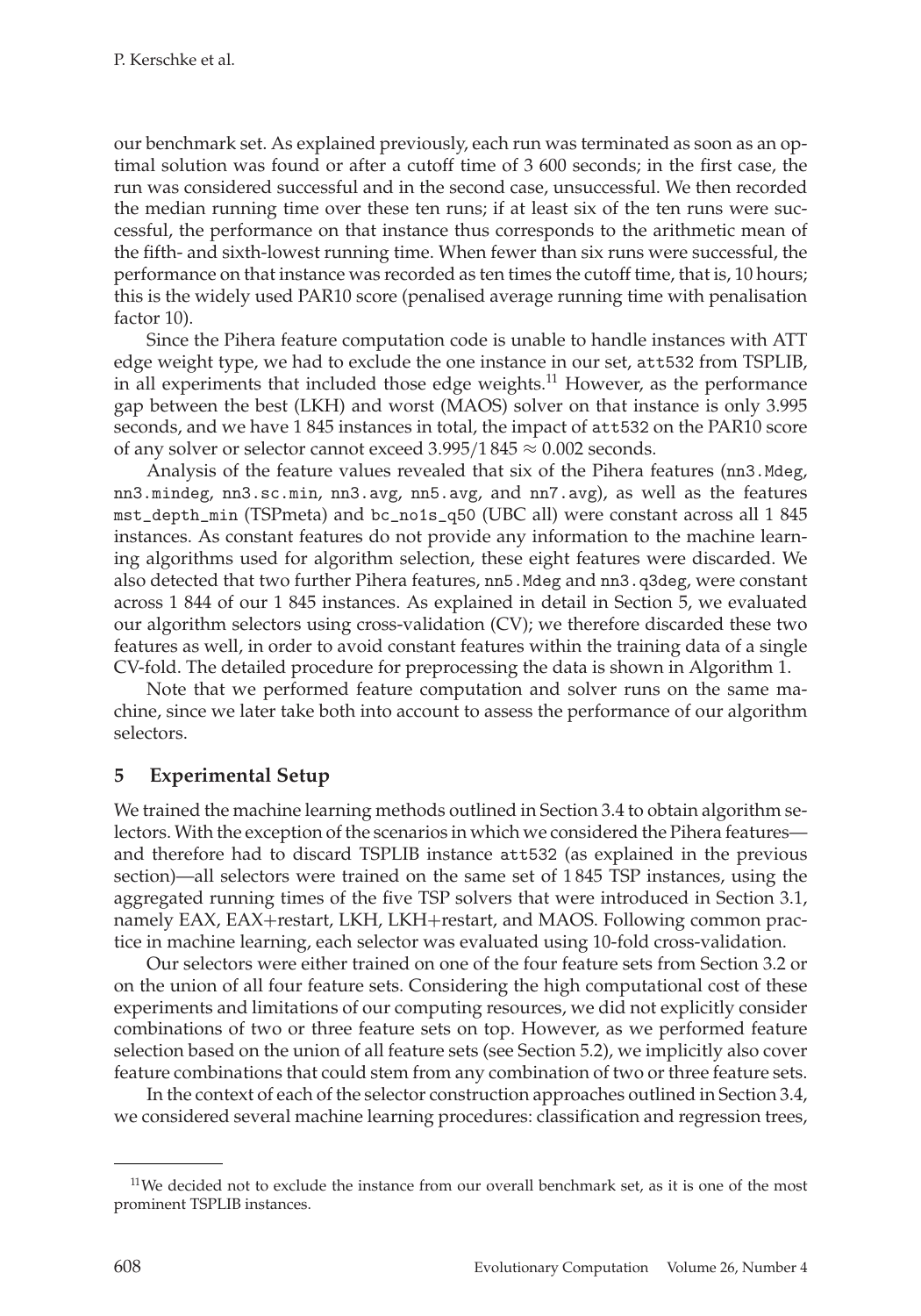|     | <b>Algorithm 1</b> Procedure for generating and preprocessing the training data                                                       |
|-----|---------------------------------------------------------------------------------------------------------------------------------------|
|     | 1: procedure PREPROCESSING                                                                                                            |
| 2:  | <b>define</b> available. instances as union of all instances that:                                                                    |
| 3:  | - edge weight type is either EUC 2D, CEIL 2D or ATT                                                                                   |
| 4:  | - has solver run information and features                                                                                             |
| 5:  | - none of the solver runs or feature computations crashed                                                                             |
| 6:  | - number of cities $n$ per instance:                                                                                                  |
| 7:  | - real-world problems (National, VLSI, TSPLIB): $n \in [500, 2000]$                                                                   |
| 8:  | - artificial problems (RUE, netgen, morphed): $n \in \{500, 1000, 1500, 2000\}$                                                       |
| 9:  | - RUE instances: consider 150 instances per instance size $n$                                                                         |
| 10: | - netgen problems: 50 instances per size <i>n</i> and number of clusters $n_c \in \{2, 5, 10\}$                                       |
| 11: | - morphed instances: mix of RUE and netgen instances with $\alpha=0.5$                                                                |
| 12: | create the following data sets based on available.instances:                                                                          |
| 13: | - runtimes: performance per instance, solver, and run                                                                                 |
| 14: | - runstatus: status (successful / unsuccessful) per instance, solver, and run                                                         |
| 15: | - feats: all features per instance                                                                                                    |
| 16: | - costs: cost of computing each feature set per instance                                                                              |
| 17: | aggregation of runtimes across all iterations per instance:                                                                           |
| 18: | <b>if</b> more than 5 out of the 10 runs are successful <b>then</b>                                                                   |
| 19: | - use median across the 10 runs (i.e., mean of the 5th and 6th fastest run)                                                           |
| 20: | - define run as successful                                                                                                            |
| 21: | else                                                                                                                                  |
| 22: | - use penalised running time (= $10 \times \text{cutoff} = 36000 \text{ s}$ )                                                         |
| 23: | - define run as unsuccessful                                                                                                          |
| 24: | end if                                                                                                                                |
| 25: | clean up data sets by removing features that are constant across all (but one) instances                                              |
| 26: | <b>partition</b> instances and associated feature and performance data by uniformly random<br>sampling into 10 cross-validation folds |
|     | 27: end procedure                                                                                                                     |

support vector machines, and two variants of random forests.<sup>12</sup> In addition, we also considered MARS models (see Section 3.4) in the two regression-based approaches, resulting in a total of 70 possible selectors ( $=$  5 feature sets  $\times$  (4 classification  $+$  5 regression + 5 paired regression machine learning procedures)).

## **5.1 Supervised Learning Strategies**

Each of the three supervised learning strategies described below ultimately selects a TSP solver to use for each instance. Each of the selectors thus obtained is based on a specific feature set and consequently incurs a specific cost for determining the feature values for any given instance. These feature costs, as well as the running time of the selected TSP solver will then be averaged across all instances of the corresponding cross-validation fold, resulting in a PAR10 score per fold. These ten PAR10 scores are then again averaged across all ten folds, resulting in the algorithm selector's PAR10 score.

**Classification**. The first strategy trains a machine learning model that predicts the best TSP solver for a given instance. The decision of whether a solver performed best on an instance is based on the aggregated running times. However, for 30 out of 1 845 instances (i.e., about 1*.*6% of our benchmark set), there was no clear best solver, that is, two or more

 $12$ While the trees, support vector machines, and MARS models are deterministic, the random forests were trained twice per model configuration to account for stochasticity.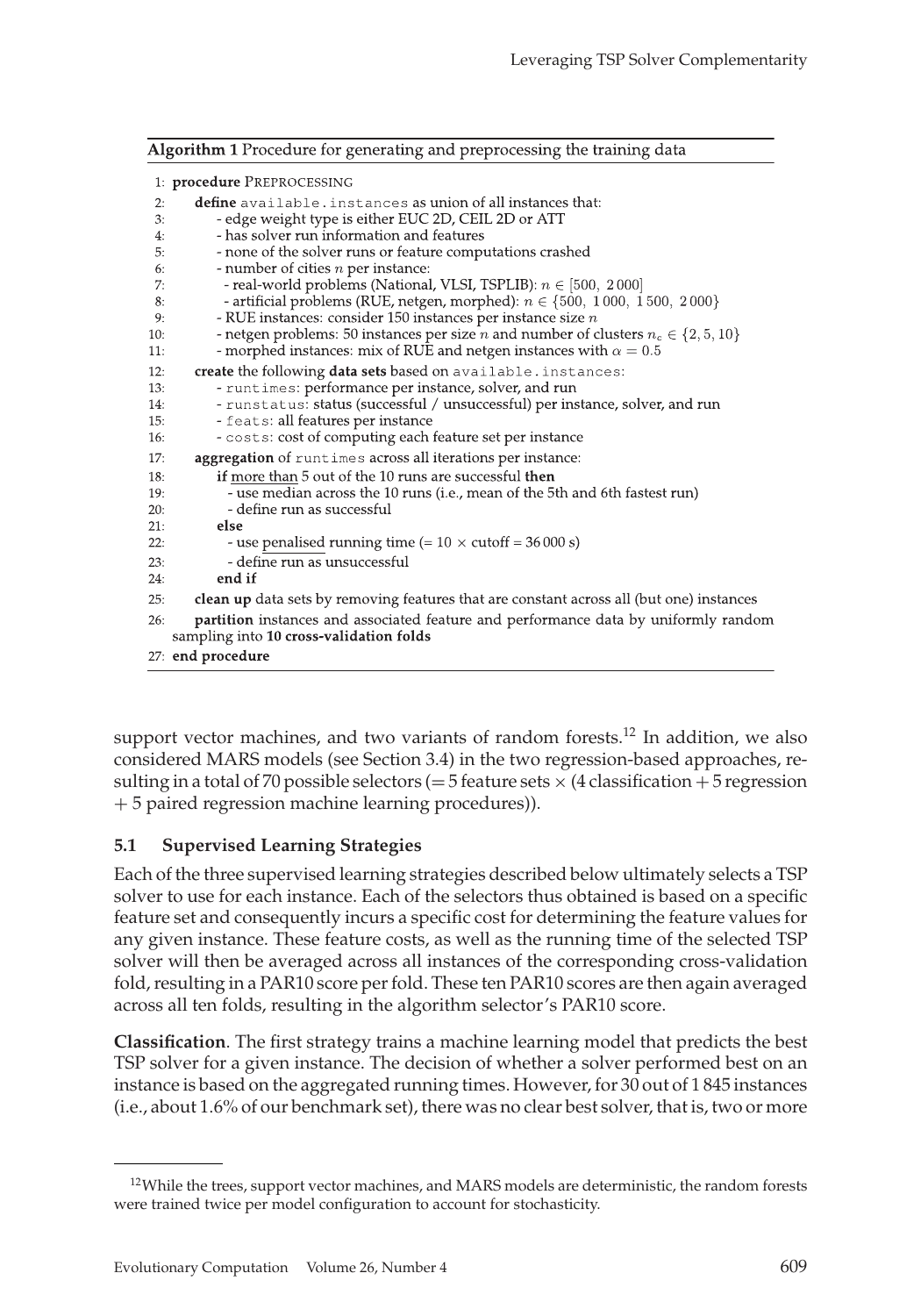solvers shared the lowest runtime. For those instances, we used the arithmetic mean of the unaggregated running times (for that instance) as a tie-breaking criterion.

**Regression**. While the classification approach does not consider the magnitude of the differences in running time, but solely relies on the best-performing solver on an instance, the regression approach directly models the running times of the solvers. This approach trains five models (one per solver) and afterwards selects the solver with the lowest predicted running time on the given TSP instance.

**Paired Regression**. The third approach models the differences in running time between pairs of solvers. That is, for each pair of solvers, we model the differences in running time, resulting in a total of ten models. We sum the running time differences per solver and choose the solver with the best total difference in running time. We note that this corresponds to a weighted voting scheme over pairs of solvers.

## **5.2 Feature Selection**

We performed feature selection on each of the 70 algorithm selectors (i.e., on the underlying machine learning models) mentioned previously, using three different feature selection approaches, resulting in a total of 210 additional algorithm selectors. We used 10-fold cross-validation to assess the performance of our models, based on PAR10 scores (including the feature computation times). The computation of many features within each of the sets from Section 3.2 is deeply intertwined; therefore, if one or more features from a given set are selected, the associated feature computation time is always the same as for the entire set. During feature selection, ties between selectors with equal performance were broken uniformly at random.

**Greedy Forward-Backward Selection**. Our first feature selection approach, sffs (sequential floating forward search), is a greedy forward-backward selection that starts with an empty set of features (Pudil et al., [1994\)](#page-22-0); in our experiments, we used the variant implemented in the R-package mlr (Bischl, Lang et al., [2016\)](#page-20-0). In each iteration, this procedure extends the given set *F* by the single feature not yet in *F* that gives the largest improvement in selector performance. After a feature has been added, the feature whose exclusion leads to the largest improvement in performance is dropped and the next iteration begins, that is, a further feature is added. The process terminates when neither adding nor dropping any single feature leads to any improvement in selector performance.

**Greedy Backward-Forward Selection**. The second feature selection approach, sfbs (sequential floating backward search, Pudil et al., [1994\)](#page-22-0), works analogously to sffs, but in reverse. We used the variant implemented in mlr (Bischl, Lang et al., [2016\)](#page-20-0), which works as follows: Starting with the full feature set, in each iteration, first the feature whose removal causes the largest improvement in performance is removed from the given set *F*, and then the feature, which is not yet in *F*, but leads to the largest improvement in performance over *F*, is added and the next iteration begins.

**Genetic Algorithm**. In addition to the first two feature selection approaches, we also considered a  $(10 + 5)$  genetic algorithm (Eiben and Smith, [2015\)](#page-21-0). Specifically, we generate ten *individuals* based on a set of randomly chosen features from the provided feature set(s), where an individual is a bit-string of selected / non-selected features, which are used for training the algorithm selector. These ten individuals form our initial *population*. Then, for each iteration (also called *generation*) of this feature selection strategy,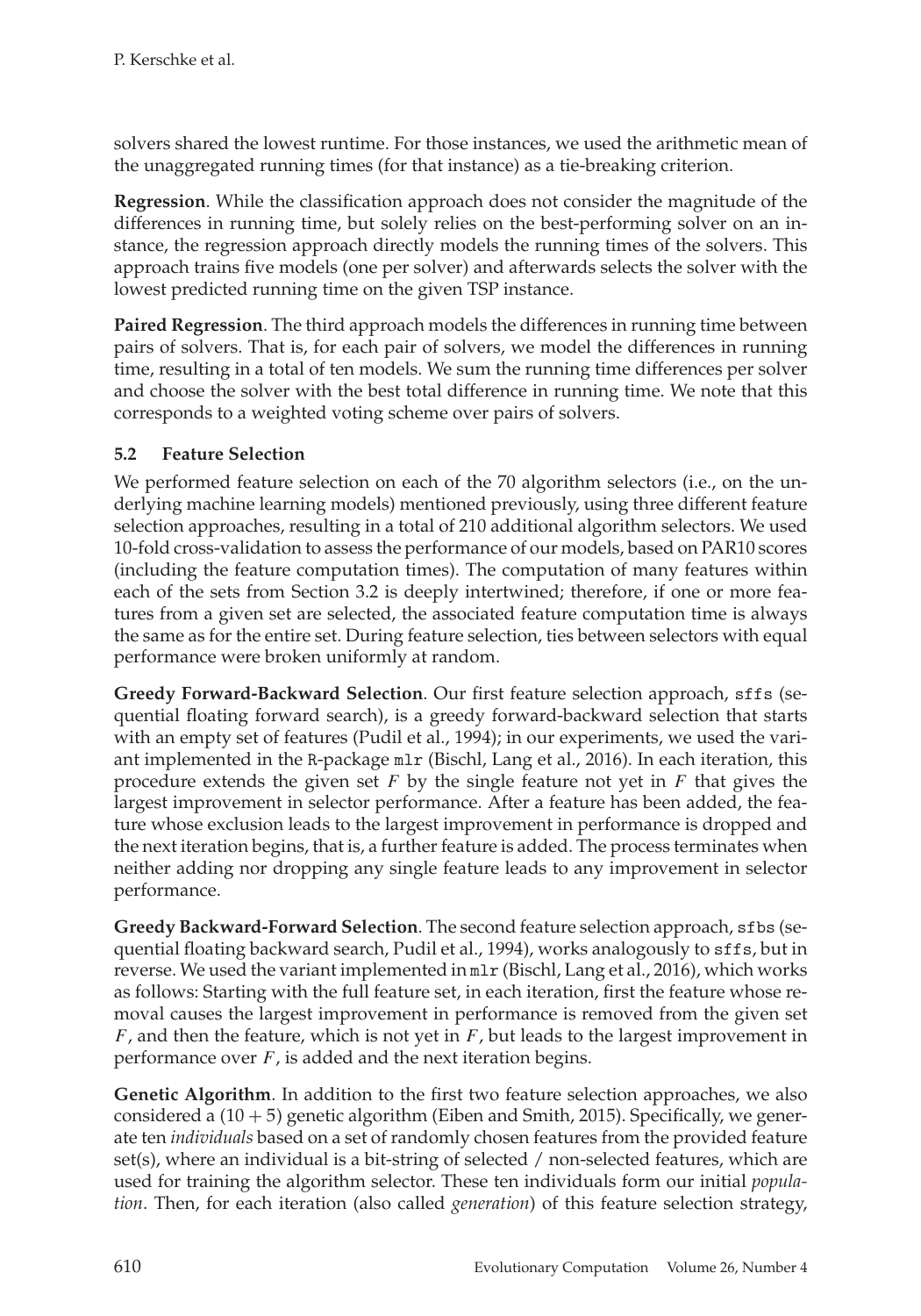these so-called *parents* from the current population are used to create five new feature sets, the so-called *offspring*, using a mutation rate of 5% and crossover probability of 50%. Out of the resulting 15 feature sets—ten parents and five offspring—the ten best are chosen as the starting population for the next generation of the evolutionary process. We performed 100 generations of this genetic algorithm and chose the best individual from the final population as the feature set for our final selector.

# **5.3 Baseline Algorithms**

As done in previous work on algorithm selection, we assess our selectors against two baselines: the *virtual best solver* and the *single best solver*, to assess the performance of our algorithm selectors (Bischl, Kerschke et al., 2016).

**Virtual Best Solver (VBS)**. This baseline, often also called *oracle* or *perfect selector*, provides the best possible performance on the given data by always choosing the best solver at no cost in addition to that incurred by running the selected solver. This idealised procedure provides an upper bound for the performance of any algorithm selector; because of imperfect selection and feature computation cost, the performance of actual algorithm selectors usually falls short of that of the VBS.

**Single-Best Solver (SBS)**. Our second baseline is given by the single solver available to any selector that shows the best aggregate performance on the given set of benchmark instances (here: the lowest PAR10 value). An algorithm selector is only useful if, taking feature costs into account, it performs better than the SBS. In principle, we could determine the SBS on our entire instance set or, for cross-validation, compute the SBS for each fold. On our data, this results in the same SBS.

# **6 Results**

We now present a detailed performance analysis of the algorithm selectors we automatically constructed in our experiments.

# **6.1 Exploratory Data Analysis**

We begin our analysis with some general observations on the feature values and performance data observed on our benchmark set. Table 2 shows how often a solver performed best on an instance from a specific instance set and also indicates whether multiple algorithms achieved the same best performance. More precisely, we distinguish whether a solver was the only algorithm that performed best on a specific instance (denoted as *unique* in Table 2) or whether multiple solvers achieved the same best performance (indicated as *shared*). In addition, the table shows how often a solver did not find a tour of optimal length within the given budget (denoted as *failed*). For 75% of the RUE instances, one of the two LKH-versions was best  $(223 \times unique + 226 \times shared$  best performance across all 600 RUE instances), and on more than 60% (753 out of 1 200) of the netgen and morphed instances either EAX or EAX+restart showed the best performance. Also, while EAX and EAX+restart, as well as LKH and LKH+restart, sometimes share the best performance, MAOS was either the unique best solver or fell short of the best performance; that is, it never jointly ranked first with another solver. Noticeably, MAOS is usually outperformed by EAX+restart, LKH and LKH+restart; nevertheless, there exists a small fraction of instances (70 out of 1 845) in which it performed better than any of the other TSP solvers.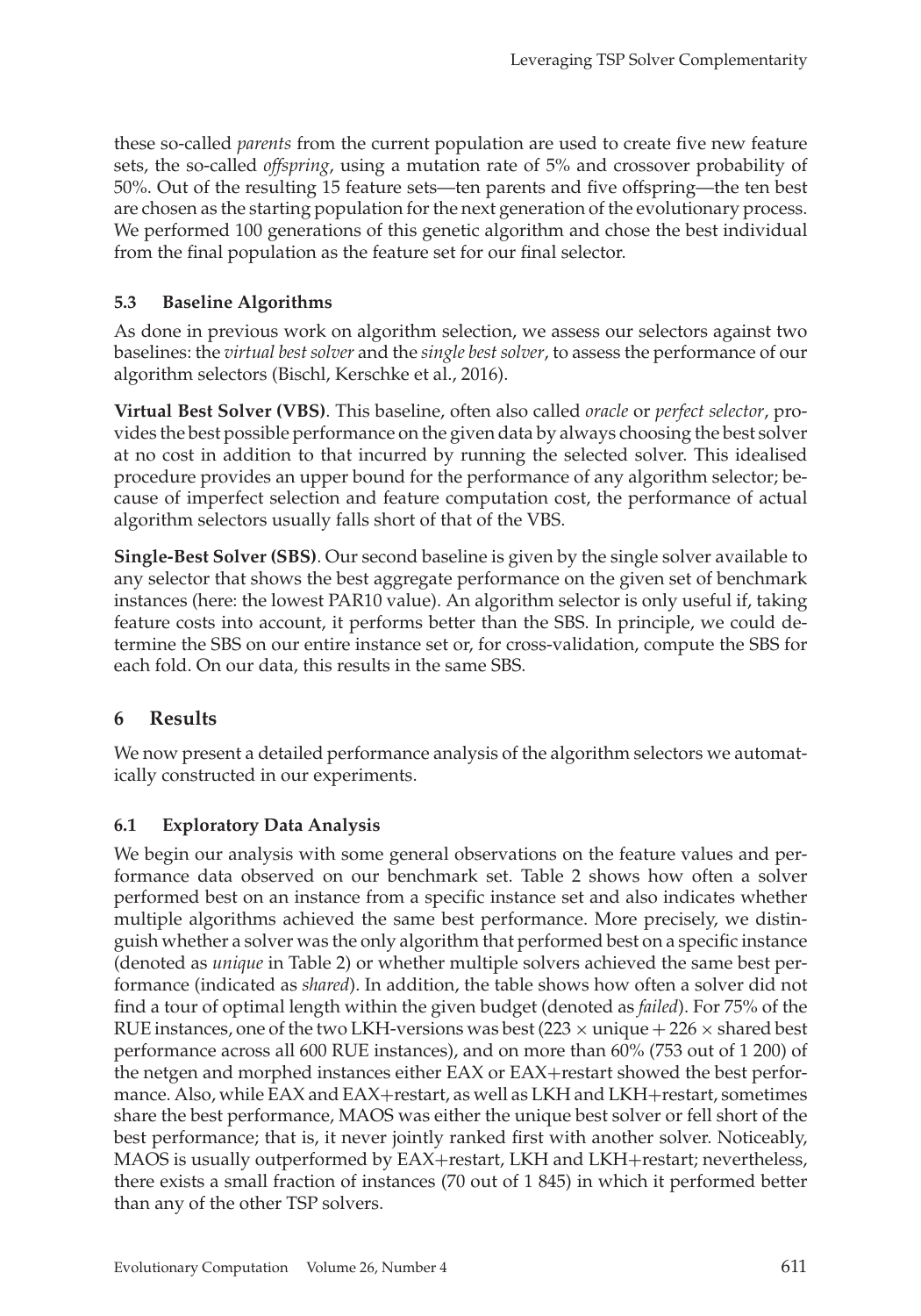Table 2: Solver performance in terms of the number of instances that were solved best (relative to all other solvers); we additionally indicate for how many instances a given solver was the only one to achieve the best performance (*unique*), was tied with other solver for best performance (*shared*), or failed to find an optimal solution (*failed*), as well as running times (PAR10 scores, in seconds). The performances of our best two selectors are also shown, and the performance of the SBS (= EAX+restart) is printed in **bold**. The PAR10 scores of the selectors are shown including and excluding the cost of feature computation (top and bottom values, respectively). The PAR10 scores in the last column (marked with <sup>∗</sup>) are those for the VBS. Note that all PAR10 scores within this table are computed without cross-validation, i.e., they are simply averaged across all the instances of the corresponding TSP set(s). Consequently, the performance values slightly differ from the values obtained from 10-fold CV shown in Table 3. Detailed interpretations of the results shown below are given in Section 6.1.

| Instance      |                   |                  | EAX            |                | <b>LKH</b>     |                  | <b>Best Selectors</b> |                  |                |
|---------------|-------------------|------------------|----------------|----------------|----------------|------------------|-----------------------|------------------|----------------|
| set           | Measure           | EAX              | $+$ rest.      | <b>LKH</b>     | $+$ rest.      | <b>MAOS</b>      | #1                    | #2               | Total          |
|               | Unique            | 52               | 66             | 223            | 226            | 22               | 92                    | 84               | 589            |
|               | Shared            | 1                | 1              | 10             | 10             | $\overline{0}$   | 3                     | $\overline{4}$   | 11             |
| <b>RUE</b>    | Failed            | 157              | $\bf{0}$       | 18             | $\overline{2}$ | 106              | $\overline{0}$        | $\theta$         | 204            |
|               | PAR10             | 9 430.92         | 21.21          | 1 1 3 5 . 6 7  | 159.79         | 6 377.80         | 20.65<br>20.42        | 21.10<br>20.87   | $10.70*$       |
|               | Unique            | 3                | 5              | 4              | 6              | $\overline{0}$   | 4                     | 6                | 18             |
|               | Shared            | $\boldsymbol{0}$ | $\bf{0}$       | $\mathbf{0}$   | $\mathbf{0}$   | $\mathbf{0}$     | $\theta$              | $\theta$         | $\theta$       |
| <b>VLSI</b>   | Failed            | $\overline{2}$   | $\bf{0}$       | $\overline{2}$ | $\overline{0}$ | $\overline{2}$   | $\overline{0}$        | $\mathbf{0}$     | $\overline{4}$ |
|               | PAR10             | 4 004.18         | 6.35           | 4 008.29       | 47.23          | 4 011.35         | 5.36<br>5.14          | 6.51<br>6.29     | $4.44*$        |
|               | Unique            | 8                | $\overline{2}$ | 5              | 6              | $\mathbf{1}$     | $\,$ 8 $\,$           | 5                | 22             |
|               | Shared            | $\boldsymbol{0}$ | 0              | $\mathbf{0}$   | $\mathbf{0}$   | $\overline{0}$   | $\theta$              | $\theta$         | $\theta$       |
| <b>TSPLIB</b> | Failed            | 5                | $\mathbf{1}$   | $\overline{2}$ | $\mathbf{1}$   | $\overline{2}$   | $\overline{0}$        | $\theta$         | 6              |
|               | PAR10             | 8 185.08         | 1649.51        | 3 3 3 2.99     | 1679.79        | 3 282.30         | 13.68<br>13.46        | 15.34<br>15.12   | $10.76*$       |
|               | Unique            | 3                | $\bf{0}$       | $\mathbf{1}$   | $\mathbf{1}$   | $\boldsymbol{0}$ | $\mathbf{1}$          | $\theta$         | 5              |
|               | Shared            | $\overline{0}$   | $\bf{0}$       | $\mathbf{0}$   | $\mathbf{0}$   | $\mathbf{0}$     | $\overline{0}$        | $\theta$         | $\mathbf{0}$   |
| National      | Failed            | $\overline{0}$   | 0              | $\overline{0}$ | $\theta$       | $\mathbf{1}$     | $\overline{0}$        | $\theta$         | 1              |
|               | PAR10             | 4.92             | 5.14           | 29.03          | 16.53          | 7 209.53         | 5.25<br>5.05          | 5.34<br>5.14     | $4.12*$        |
|               | Unique            | 156              | 216            | 92             | 108            | 20               | 216                   | 216              | 592            |
|               | Shared            | 7                | 7              | 1              | 1              | $\overline{0}$   | 7                     | 7                | 8              |
| Netgen        | Failed            | 77               | $\bf{0}$       | 18             | 13             | 92               | $\overline{0}$        | $\mathbf{0}$     | 149            |
|               | PAR10             | 4 627.24         | 12.99          | 1 190.55       | 862.97         | 5 532.35         | 13.22<br>12.99        | 13.22<br>12.99   | $10.28*$       |
|               | Unique            | 152              | 229            | 94             | 87             | 27               | 228                   | 231              | 589            |
|               | Shared            | 8                | 7              | 3              | 4              | $\overline{0}$   | 8                     | 7                | 11             |
| Morphed       | Failed            | 114              | $\bf{0}$       | 22             | 9              | 93               | $\overline{0}$        | $\mathbf{0}$     | 178            |
|               | PAR <sub>10</sub> | 6 8 4 6.10       | 16.72          | 1444.99        | 654.08         | 5 593.25         | 16.93<br>16.70        | 16.94<br>16.71   | $11.43*$       |
|               | Unique            | 374              | 518            | 419            | 434            | 70               | 549                   | 542              | 1815           |
|               | Shared            | 16               | 15             | 14             | 15             | $\theta$         | 18                    | 18               | 30             |
| Total         | Failed            | 355              | 1              | 62             | 25             | 296              | 0                     | $\boldsymbol{0}$ | 542            |
|               | PAR <sub>10</sub> | 6 9 3 4.81       | 36.30          | 1 305.34       | 565.85         | 5789.98          | 16.75<br>16.52        | 16.93<br>16.70   | $10.73*$       |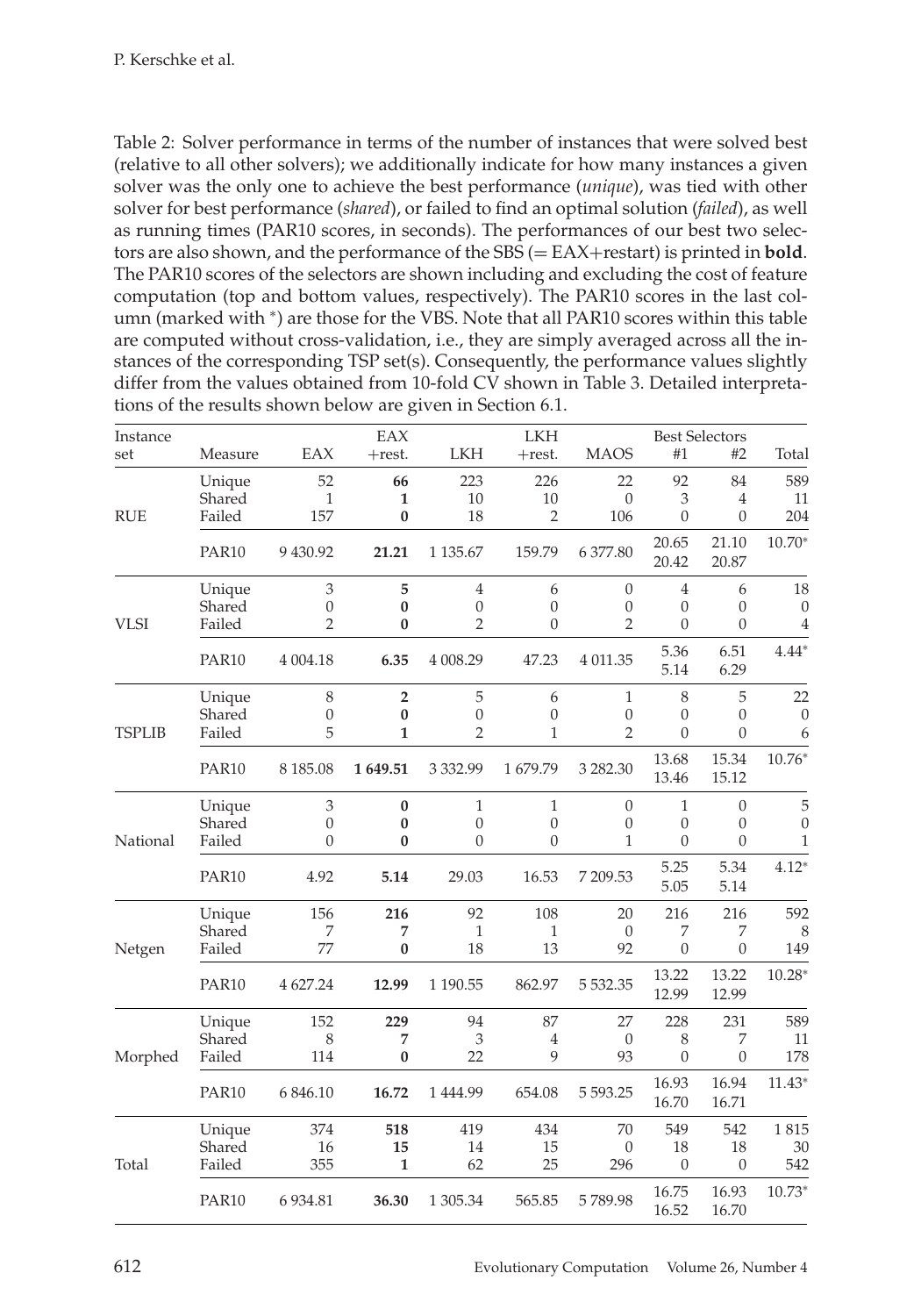

Figure 4: Scatterplots of the aggregated running times, shown on a log-scale, across our 1 845 benchmark instances. Left: Comparison of the virtual best solver (VBS) and the single best solver (SBS), that is, EAX+restart. Right: Comparison of the two best performing algorithms, LKH+restart and EAX+restart. While there is only one instance (d657 from TSPLIB, shown as a small dark square in the top left) that could not be solved by the SBS, LKH+restart failed to find the optimal tour for 25 instances (squares on the right margin of the plot).

A closer look at the running times required by each solver across our instance sets for finding optimal solutions reveals that, while LKH and LKH+restart clearly performed best on the largest number of RUE instances, their mean PAR10 scores (1 135.67 s and 159.79 s) are substantially worse than those of EAX+restart (21.21 s). The reason for this lies in the fact that LKH and LKH+restart often find an optimal tour quickly, but when they fail to do so, they take quite long, while EAX+restart shows much less extreme performance variation across different instances from the same benchmark set.

Table 2 also clearly indicates that the restart mechanisms integrated into EAX+ restart and LKH+restart achieve very substantial performance improvements compared to plain EAX and LKH. Interestingly, EAX benefits much more from restarting than LKH, as plain EAX shows the highest number of unsolved instances (355) and the worst PAR10 score of any of the solvers, whereas EAX+restart is the single best solver and fails to solve only a single instance across all of our benchmark sets. (We note that neither the benchmark sets nor the cutoff time were specifically chosen to achieve this level of performance.)

For LKH+restart, especially the clustered netgen and morphed instances turned out to be difficult to solve. On these instance sets, either variant of EAX ranked first more often than LKH+restart, and while EAX+restart always found an optimal tour within the given time budget, LKH+restart failed to solve 22 out of the 1200 instances.

Figure 4 (left) provides a more detailed look at the performance of our two baselines for algorithm selection—the virtual best solver (VBS) and the single best solver, that is, EAX+restart. As can be seen from this scatterplot, there is a substantial performance gap between the VBS and the SBS across all instance types and sizes, clearly indicating the performance gains that might be achieved using algorithm selection. (Recall that the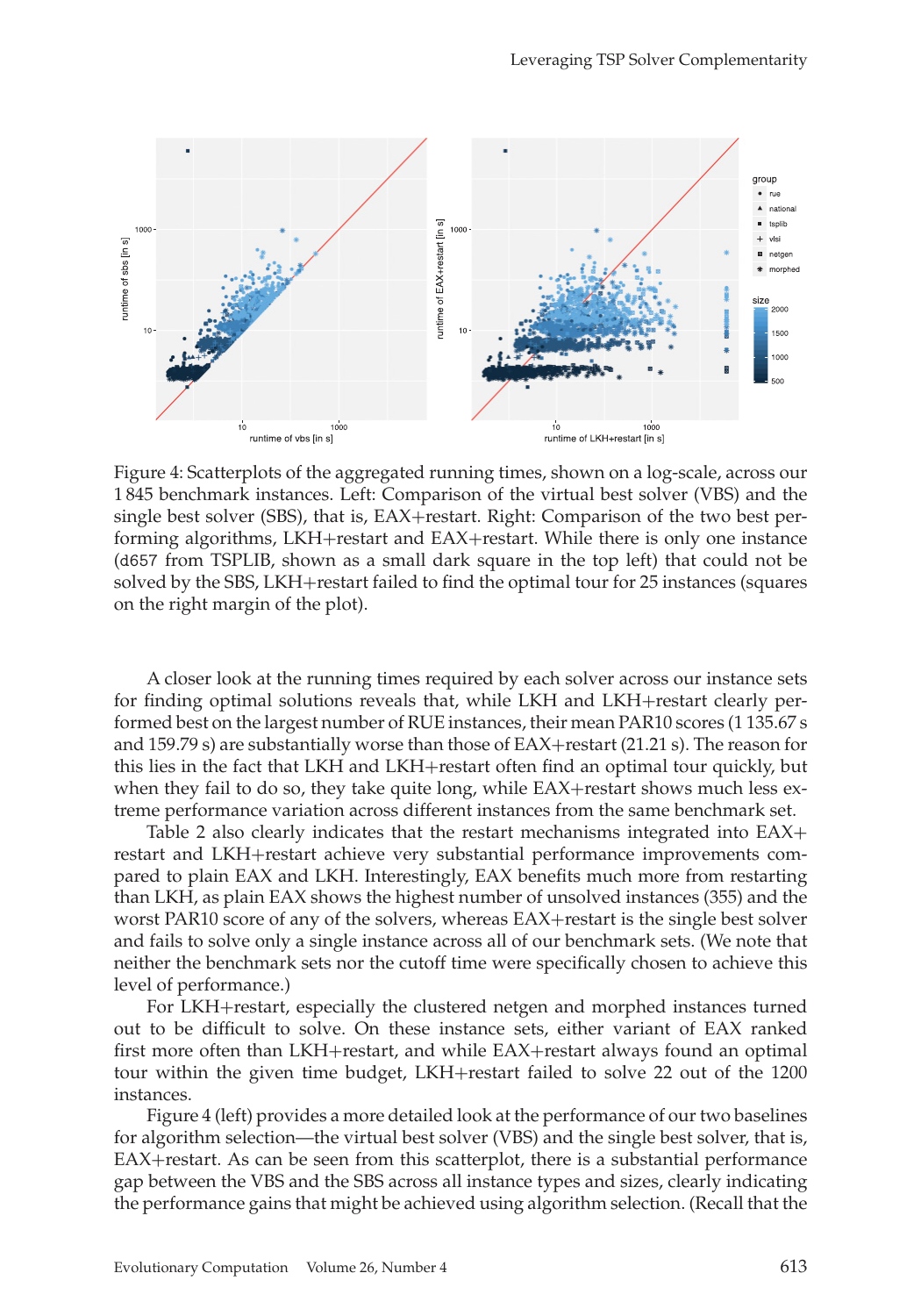

Figure 5: Visualisation of two noteworthy TSPLIB instances. Left: d657, which was neither solved by EAX, EAX+restart nor MAOS, whereas LKH and LKH+restart managed to find the optimal tour in less than a second. Right: p654, which was the only instance that EAX+restart solved in less than a second (0.76 s), while LKH (1.76 s), LKH+restart (2.47 s), and MAOS (4.41 s) needed much longer.

performance of the VBS provides an upper bound on the performance of any algorithm selector.)

Further evidence for this performance potential comes from the fact that the SBS needs more than one second for all but one instance (p654 from TSPLIB, which is shown on the right of Figure 5), whereas the VBS finds an optimal tour in less than a second for 245 instances.

As can be seen in Figure 4 (right), LKH+restart and EAX+restart show qualitatively different performance characteristics: the running time of EAX+restart varies much less over instances of the same size. This is also reflected in the fact that the Spearman correlation coefficient between instance size and running time for LKH+restart is much lower (0.70) than for EAX+restart (0.91).

Instance d657 from TSPLIB could not be solved by the SBS. Analyzing the performances of all five solvers on that instance, we found that neither EAX, nor EAX+restart or MAOS were able to solve this instance, whereas LKH and LKH+restart succeeded in less than one second. The instance is shown in Figure 5 (left); it resembles an RUE instance within the  $[1\,000, 4\,000] \times [1\,000, 3\,000]$  box, with one additional city in the origin, (0*,* 0). Interestingly, multiple runs of both EAX versions and of MAOS on the original instance failed, while all five solvers quickly succeeded on a customised replicate of that instance, which was created by sampling 656 cities random uniformly within the previously mentioned box-constraints extended by a city located in (0*,* 0).

On the right side of Figure 5, we show the easiest instance for EAX+restart, p654 from TSPLIB. While it took EAX and EAX+restart between 0.75 and 0.76 s to find an optimal tour for this instance, the other three solvers needed 2.3 to 5.8 times longer. Comparing these instances with d657, as well as the performances of the solvers across our instance sets, there is a clear tendency for EAX+restart to be more effective on structured or clustered data than LKH (with and without restart strategy) or MAOS.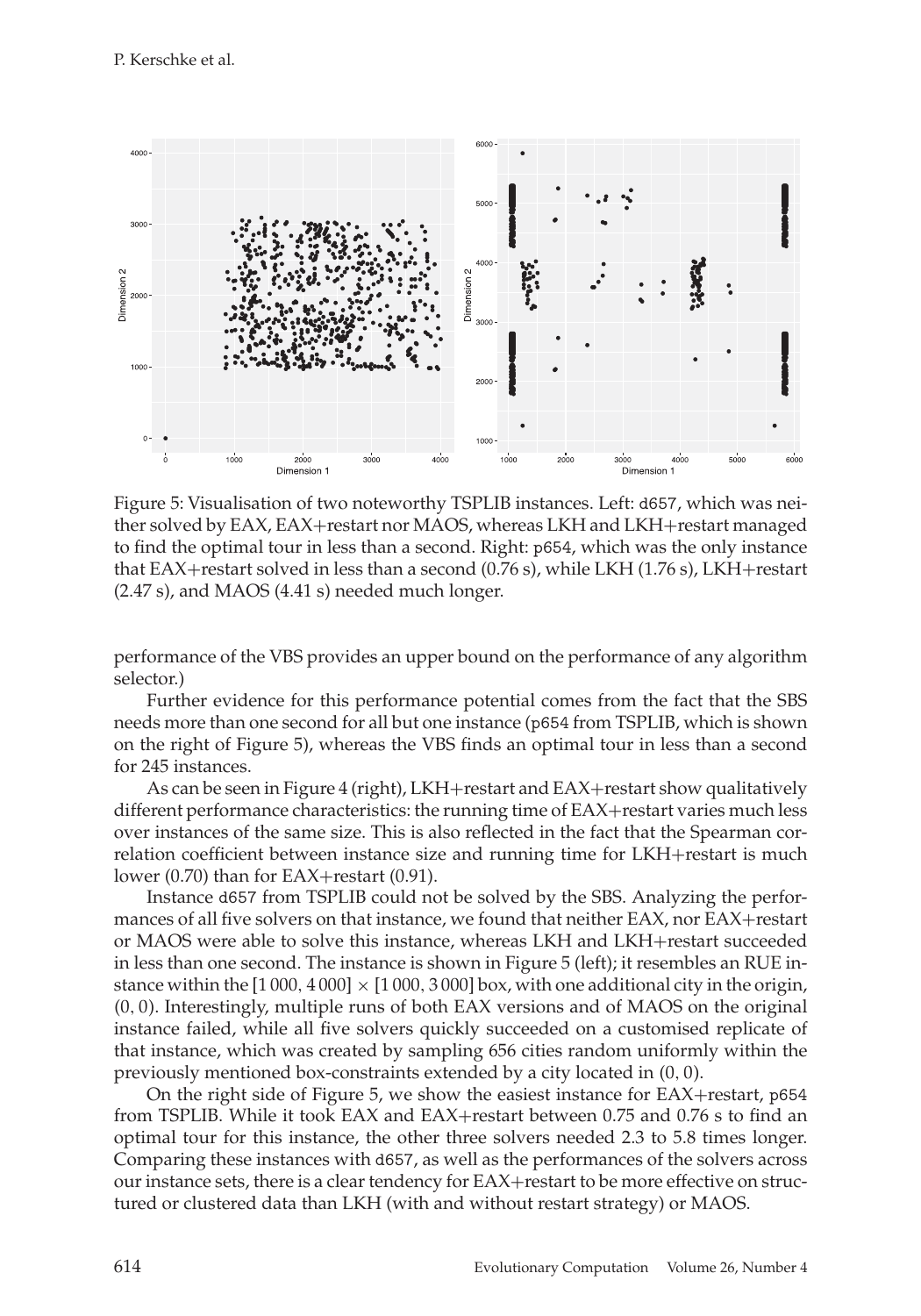Table 3: Overview of the configuration, performance, and number of selected features (per feature set) of the five best performing algorithm selectors. All five selectors performed significantly better (p-value *<* 10<sup>−</sup><sup>16</sup> in a Wilcoxon signed-rank test) than the single best solver (SBS), i.e., EAX+restart, whose PAR10 score was between 36.249 s (without att532) and 36.362 s (with att532). The table also lists how frequently each of the selectors performed better than the SBS, based on a comparison of 10 000 bootstrap samples.

| <b>Selector Characteristics</b> |                             |                       |               | Performance                 |                 | # Selected Features |                      |                      |               |  |
|---------------------------------|-----------------------------|-----------------------|---------------|-----------------------------|-----------------|---------------------|----------------------|----------------------|---------------|--|
| Method                          | Learner.                    | Initial<br>Feat. Set  | FS-<br>Strat. | PAR <sub>10</sub><br>(in s) | Boot.<br>(in %) | UBC.<br>cheap       | all                  | TSP-<br>meta         | Pihera        |  |
| Classif.                        | <b>SVM</b>                  | Pihera                | sffs          | 16.747                      | 87.60           | 0                   | $\Omega$             | $\Omega$             | 16            |  |
| Classif.                        | <b>SVM</b>                  | All                   | sffs          | 16.930                      | 65.34           | $\theta$            | $\Omega$             | $\Omega$             | 11            |  |
| Regpairs                        | <b>SVM</b>                  | UBC (cheap)           | sfbs          | 17.712                      | 76.57           | 13                  | $\Omega$             | $\Omega$             | 0             |  |
| Regr.<br>Classif.               | <b>MARS</b><br><b>RPART</b> | UBC (cheap)<br>Pihera | sffs<br>sffs  | 19.670<br>20.799            | 64.34<br>63.88  | 9<br>0              | $\Omega$<br>$\Omega$ | $\Omega$<br>$\Omega$ | $\theta$<br>5 |  |

## **6.2 Comparison of Algorithm Selectors**

Table 3 summarises the performance that was achieved by the best five algorithm selectors (according to their PAR10 scores) that we obtained from the experiment outlined in Section 5. All of them perform significantly better than the single best solver (i.e., EAX+restart, with a PAR10 score of 36.3 s), closing most of the gap to the virtual best solver (with a PAR10 score of 10.7 s). We also note that only a small fraction of the available features are used by the best selectors, and that the feature selection step is crucial for obtaining high-performance selectors; none of the 70 selectors that used all features was able to beat the SBS. The best-performing selectors from Table 3 were more than 10 times better (in terms of PAR10) than the same selectors constructed without feature selection.

Our two best selectors are SVMs, which handle the algorithm selection problem as a classification problem. These two selectors are based on 16 and 11 Pihera features, respectively, but only three of the features are identical across both selectors. Other approaches, for example, a regression-based MARS model, a paired-regression SVM, or a classification tree, also exceed the performance of the single best solver.

Noticeably, features from the TSPmeta and the full UBC feature sets—which on average needed 9 to 12 s longer to compute (per instance) than features from the other two sets—were never selected by the best-performing selectors. Instead, these are either based on the cheap UBC or the Pihera feature set, but none of them uses features from both sets simultaneously, although the feature selection step in the construction of the second-best selector began with the union of all our feature sets. Overall, our results suggest that all feature sets are similarly informative, and if features from one of those sets are present, adding features from any of the other sets does not improve performance sufficiently to justify the increased cost.

Summarising the 16 and 11 Pihera features selected for inclusion in the two bestperforming models, we can conclude that the information derived from the *k*-NN graphs, as well as features based on the angles between the nearest neighbors were most important for training high-performance algorithm selectors.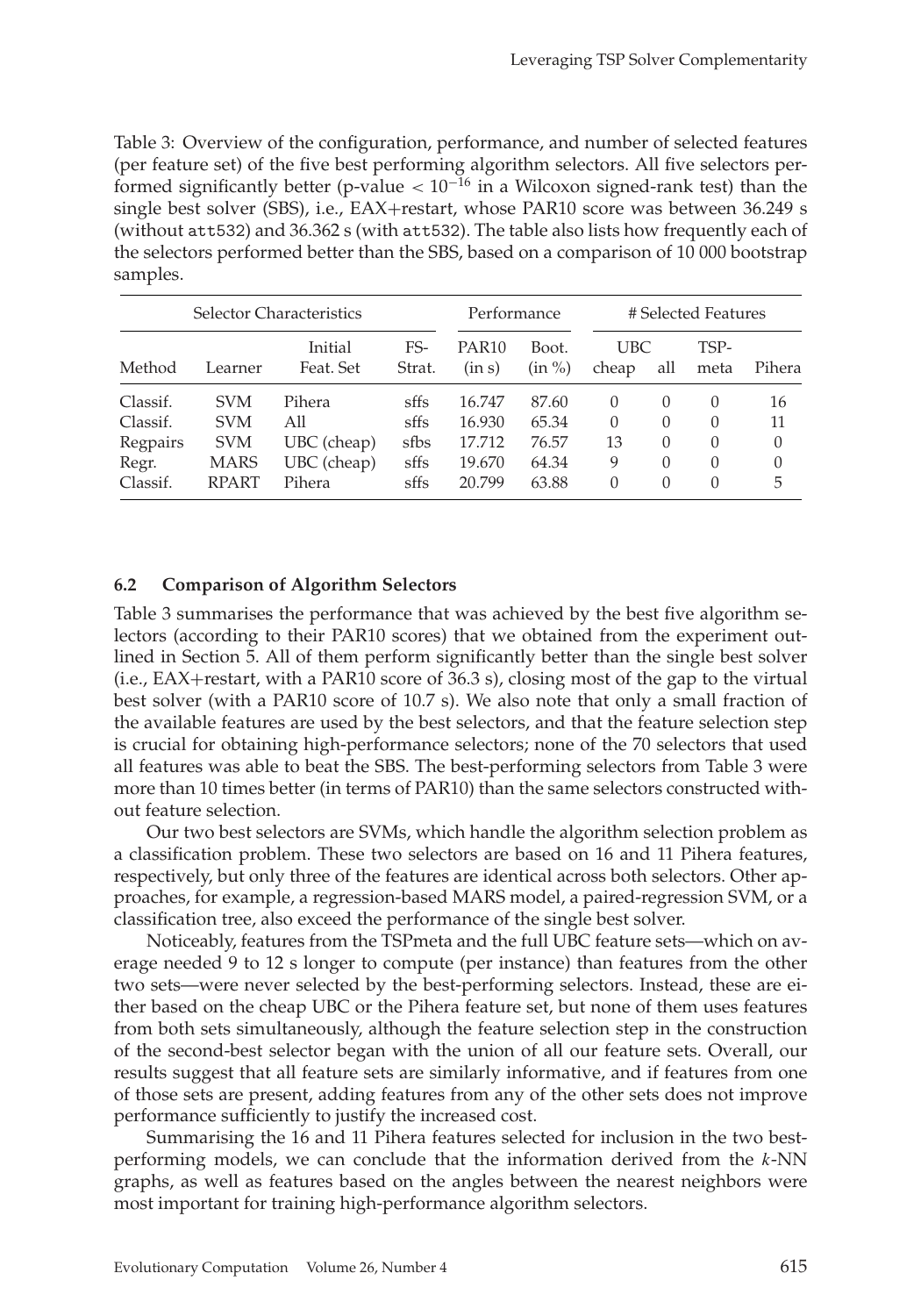

Figure 6: Scatterplots of the running times, shown on a log-scale, across 1 844 benchmark problems (att532 was excluded). Comparison of the the single best solver (SBS), that is, EAX+restart, and the best (left), second-best (middle), and third-best selector (right), respectively.

Comparing the PAR10 scores of our selectors and the individual TSP solvers we considered, our two best selectors always perform at least as well as any of the individual solvers (including the SBS) when ignoring the costs for the feature computation. The single best solver was only able to reach the performance of the best selector on the netgen instances, and the performance of the second-best selector on the netgen and National sets. For all other instance sets, our best two best selectors perform better than the SBS. When taking feature costs into account, our best selector beats the SBS on three of our six instance sets, and the second-best selector still beats the SBS on two instance sets.

We note that the SBS, EAX+restart, times out on TSPLIB instance d657. By choosing a different solver on that instance, all of our selectors avoid a substantial performance penalty amounting to almost 20 on the PAR10 score on the entire benchmark set. LKH and LKH+restart solve this instance in less than a second. As a result, while the PAR10 score for EAX+restart across the instances from TSPLIB was 1 649.51 s, our best selector achieved a score of 13.68 s.

Nevertheless, even when excluding this instance from the training set, our two bestperforming selectors still performed statistically significantly better than the SBS: The PAR10 score of the SBS is 16.8 s, while the retrained versions of the top two selectors from Table 3 achieved PAR10 scores of 16.7 s and 16.4 s, respectively (including feature computation costs); these differences are small, but statistically significant according to a Wilcoxon signed-rank test at  $\alpha = 0.05$ .

Figure 6 illustrates the behaviour of our best three selectors in more detail. The instance at the top left is d657 and all of our models correctly avoid selecting the SBS, EAX+restart, on this instance. For most instances however, the single best solver is the best choice; most points are very close to the diagonal, indicating that the selectors chose EAX+restart and that the costs for feature computation were negligible. The clouds of points on the upper left side of the diagonal show that especially the two best models improved over the SBS on many other instances as well.

# **7 Conclusion**

We presented an in-depth study of automatic algorithm selection for the TSP. Specifically, we demonstrated that state-of-the-art inexact TSP solvers show substantial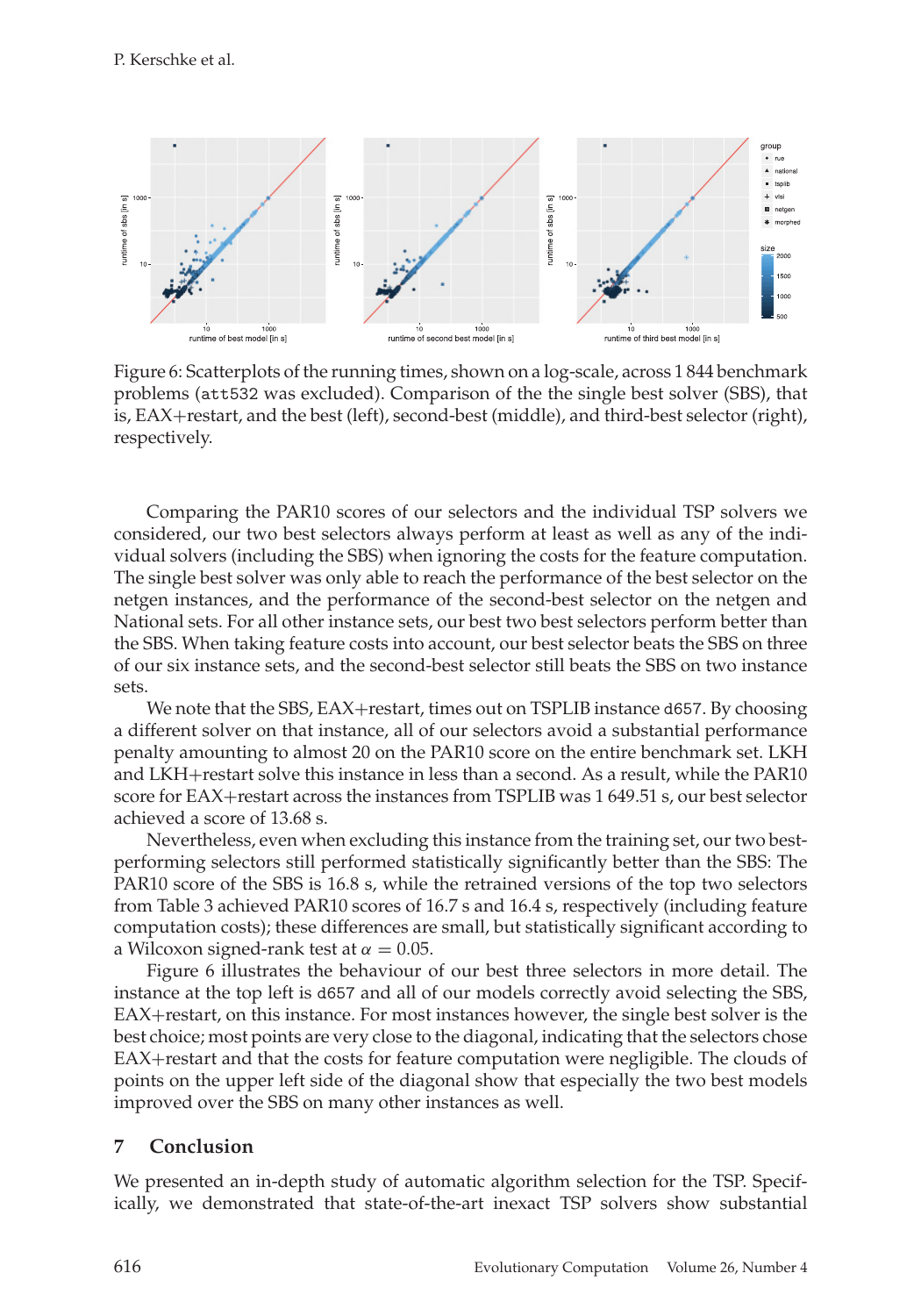<span id="page-20-0"></span>performance complementarity—different solvers perform best on different TSP instances—and that this performance complementarity can be exploited by constructing per-instance algorithm selectors.

Our study presented here expands our own preliminary work (Kotthoff et al., [2015\)](#page-21-0) substantially in scope and depth. Specifically, we considered an additional solver (MAOS), two additional types of TSP instances (netgen and morphed) and an additional feature set (by Pihera and Musliu, [2014\)](#page-22-0). More importantly, for the first time, we made extensive use of feature selection, which led to substantial performance improvements in the selectors we were able to construct, as demonstrated using rigorous statistical tests. In addition to producing better TSP solver selectors, and hence an improvement in the state of the art in inexact TSP solving, we have also provided, for the first time, a detailed performance analysis of the best-performing inexact TSP solvers known previously.

In our exploratory data analysis, we confirmed that the restart mechanisms introduced by Dubois-Lacoste et al. [\(2015\)](#page-21-0) substantially improve the performances of EAX and LKH. While EAX without the restart mechanism showed on average the worst performance of the five solvers we considered, EAX+restart was the single best solver. Nevertheless, performance also strongly depends on the TSP instances: although overall, EAX+restart showed the strongest performance on average, other solvers were found to perform better on many instances from our benchmark sets.

While we found multiple algorithm selectors with better performance than EAX+restart, the best two algorithm selectors are quite similar; both use support vector machines on a small subset of the feature set by Pihera and Musliu [\(2014\)](#page-22-0), and each one of them improves the single best solver by a factor of two.

There are several directions for future work which we believe may lead to even better algorithm selectors. In our earlier work, we explored the use of so-called probing features, which are derived from partial runs of a TSP solver (Kotthoff et al., [2015\)](#page-21-0). While we did not require such features here to produce very effective algorithm selectors, their use might lead to further performance improvements. Likewise, hyperparameter optimisation of the machine learning procedures at the heart of our selectors, though costly, might prove beneficial. Finally, based on our results presented here, we believe that a hybrid TSP solver that initially tries to find an optimal tour with a very fast solver (such as LKH) and then switches to EAX+restart might hold significant promise.

#### **Acknowledgments**

Holger Hoos acknowledges support from an NSERC Discovery Grant. Lars Kotthoff was supported by an NSERC Discovery Grant to Holger Hoos. Pascal Kerschke, Jakob Bossek, and Heike Trautmann acknowledge support from the European Research Center for Information Systems (ERCIS) and the DAAD PPP project No. 57314626.

## **References**

Applegate, D. L., Bixby, R. E., Chvátal, V., and Cook, W. J. (2007). *The traveling salesman problem: A computational study*. Princeton: Princeton University Press.

- Bischl, B., Kerschke, P., Kotthoff, L., Lindauer, T. M., Malitsky, Y., Fréchette, A., Hoos, H. H., Hutter, F., Leyton-Brown, K., Tierney, K., and Vanschoren, J. (2016). ASlib: A benchmark library for algorithm selection. *Artificial Intelligence Journal*, 237:41–58.
- Bischl, B., Lang, M., Kotthoff, L., Schiffner, J., Richter, J., Studerus, E., Casalicchio, G., and Jones, Z. M. (2016). MLR: Machine Learning in R. *Journal of Machine Learning Research*, 17(170):1–5.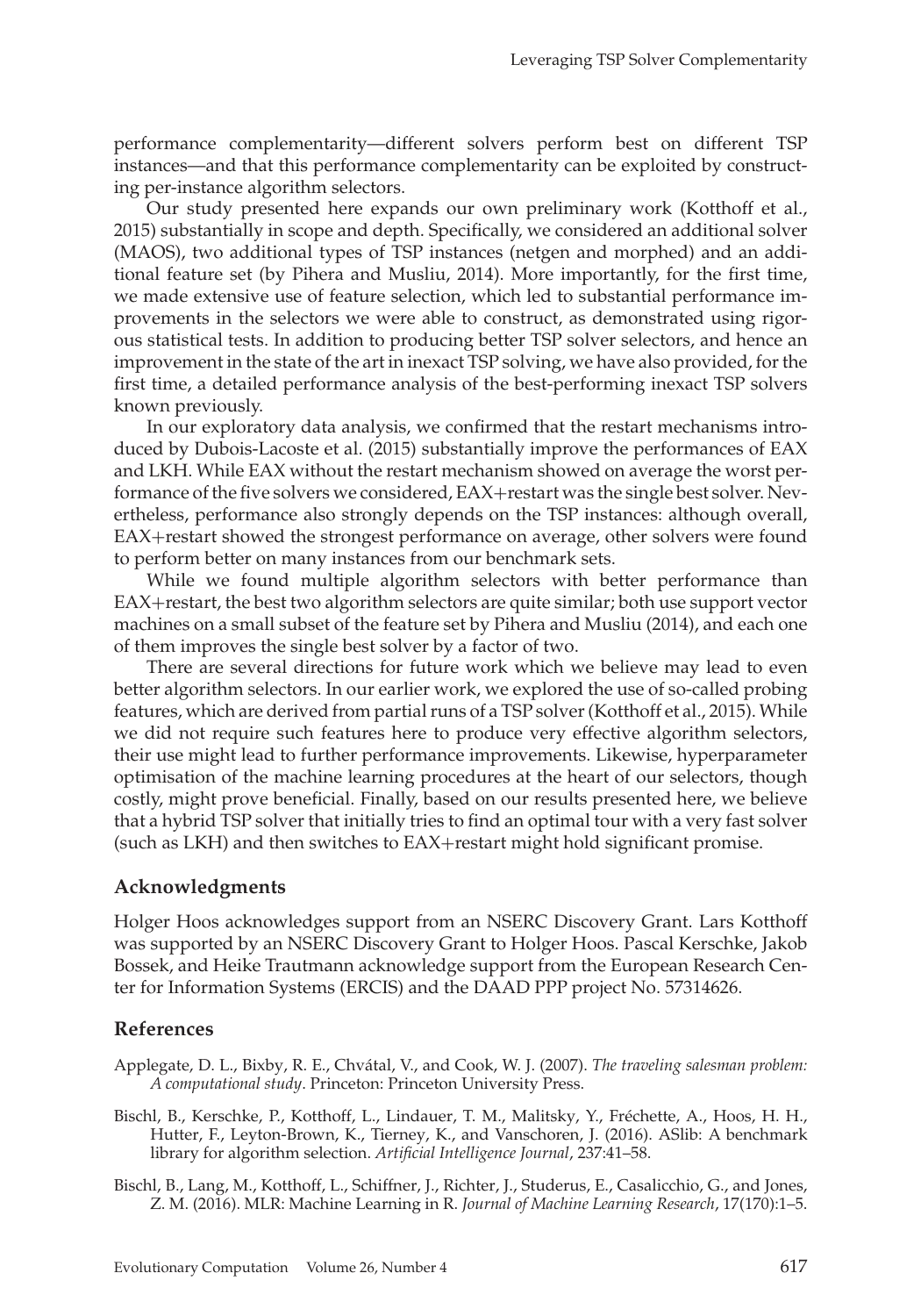- <span id="page-21-0"></span>Bischl, B., Mersmann, O., Trautmann, H., and Preuss, M. (2012). Algorithm selection based on exploratory landscape analysis and cost-sensitive learning. In *Proceedings of the 14th Annual Conference on Genetic and Evolutionary Computation (GECCO)*, pp. 313–320.
- Bossek, J. (2015). *NetGen: Network Generator for Combinatorial Graph Problems*. R-package version 1.0.
- Christofides, N. (1976). The vehicle routing problem. *Revue française d'automatique, d'informatique et de recherche opérationnelle (RAIRO). Recherche opérationnelle*, 10(1):55–70.
- Dubois-Lacoste, J., Hoos, H. H., and Stützle, T. (2015). On the empirical scaling behaviour of state-of-the-art local search algorithms for the Euclidean TSP. In *Proceedings of the 17th Annual Conference on Genetic and Evolutionary Computation (GECCO)*, pp. 377– 384.
- Eiben, Á. E., and Smith, J. E. (2015). *Introduction to evolutionary computing*. Berlin: Springer.
- Fawcett, C., Hoos, H. H., Vallati, M., and Gerevini, A. E. (2017). What competition results really mean—Ranking solvers using statistical resampling. Under review.
- Friedman, J. H. (1991). Multivariate adaptive regression splines. *The Annals of Statistics*, 1–67.
- Fukunaga, A. S. (2000). Genetic algorithm portfolios. In *Proceedings of the IEEE Congress on Evolutionary Computation*, vol. 2, pp. 1304–1311.
- Gomes, C. P., and Selman, B. (2001). Algorithm portfolios. *Artificial Intelligence Journal*, 126(1-2):43– 62.
- Hastie, T., Tibshirani, R., and Friedman, J. (2009). *The elements of statistical learning: Data mining, inference, and prediction*. 2nd ed. Berlin: Springer.
- Helsgaun, K. (2000). An effective implementation of the Lin-Kernighan Traveling Salesman heuristic. *European Journal of Operational Research*, 126:106–130.
- Helsgaun, K. (2009). General k-opt submoves for the Lin-Kernighan TSP heuristic. *Mathematical Programming Computation*, 1(2-3):119–163.
- Hollander, M., Wolfe, D. A., and Chicken, E. (2013). *Nonparametric statistical methods*. 3rd ed. New York: John Wiley & Sons.
- Huberman, B. A., Lukose, R. M., and Hogg, T. (1997). An economics approach to hard computational problems. *Science*, 275(5296):51–54.
- Hutter, F., Xu, L., Hoos, H. H., and Leyton-Brown, K. (2014). Algorithm runtime prediction: Methods & evaluation. *Artificial Intelligence Journal*, 206:79–111.
- Karatzoglou, A., Smola, A., Hornik, K., and Zeileis, A. (2004). Kernlab—An S4 package for kernel methods in R. *Journal of Statistical Software*, 11(9):1–20.
- Kotthoff, L., Kerschke, P., Hoos, H. H., and Trautmann, H. (2015). Improving the state of the art in inexact TSP solving using per-instance algorithm selection. In *Proceedings of 9th International Conference on Learning and Intelligent Optimization*, pp. 202–217. Lecture Notes in Computer Science, vol. 8994.
- Kotthoff, L. (2014). Algorithm selection for combinatorial search problems: A survey. *AI Magazine*, 35(3):48–60.
- Leisch, F., Hornik, K., and Ripley, B. D. (2016). *MDA: Mixture and Flexible Discriminant Analysis*. R-package version 0.4-9.
- Liaw, A., and Wiener, M. (2002). Classification and regression by random Forest. *R News*, 2(3):18– 22.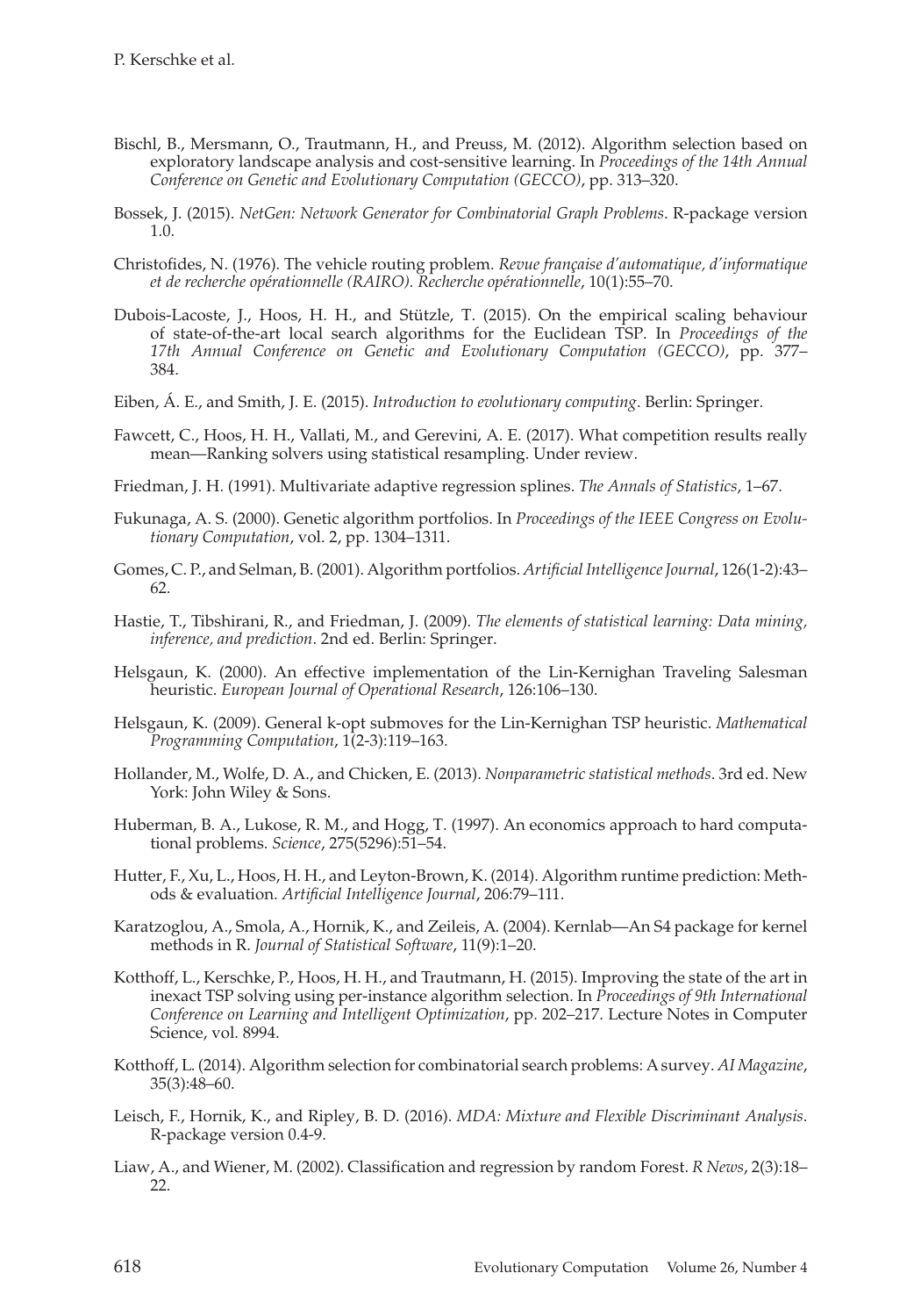- <span id="page-22-0"></span>Malitsky, Y., Sabharwal, A., Samulowitz, H., and Sellmann, M. (2013). Algorithm portfolios based on cost-sensitive hierarchical clustering. In *Proceedings of the 23rd International Joint Conference on Artificial Intelligence*, pp. 608–614.
- McKay, M. D., Beckman, R. J., and Conover, W. J. (1979). A comparison of three methods for selecting values of input variables in the analysis of output from a computer code. *Technometrics*, 21(2):239–245.
- Meisel, S., Grimme, C., Bossek, J., Wölck, M., Rudolph, G., and Trautmann, H. (2015). Evaluation of a multi-objective EA on benchmark instances for dynamic routing of a vehicle. In *Proceedings of the 17th Annual Conference on Genetic and Evolutionary Computation (GECCO)*, pp. 425–432.
- Mersmann, O., Bischl, B., Bossek, J., Trautmann, H., Wagner, M., and Neumann, F. (2012). Local search and the Traveling Salesman Problem: A feature-based characterization of problem hardness. In *Proceedings of 6th International Conference on Learning and Intelligent Optimization*, pp. 115–129. Lecture Notes in Computer Science, vol. 7219.
- Mersmann, O., Bischl, B., Trautmann, H., Preuss, M., Weihs, C., and Rudolph, G. (2011). Exploratory landscape analysis. In *Proceedings of the 13th Annual Conference on Genetic and Evolutionary Computation (GECCO)*, pp. 829–836.
- Mersmann, O., Bischl, B., Trautmann, H., Wagner, M., Bossek, J., and Neumann, F. (2013). A novel feature-based approach to characterize algorithm performance for the Traveling Salesperson Problem. *Annals of Mathematics and Artificial Intelligence*, 69:151–182.
- Mu, Z., Dubois-Lacoste, J., Hoos, H. H., and Stützle, T. (2017). On the empirical scaling of running time for finding optimal solutions to the TSP. Under review.
- Nagata, Y., and Kobayashi, S. (1997). Edge assembly crossover: A high-power genetic algorithm for the Travelling Salesman Problem. In *Proceedings of the 7th International Conference on Genetic Algorithms*, pp. 450–457.
- Nagata, Y., and Kobayashi, S. (2013). A powerful genetic algorithm using edge assembly crossover for the Traveling Salesman Problem. *INFORMS Journal on Computing*, 25(2):346– 363.
- O'Mahony, E., Hebrard, E., Holland, A., Nugent, C., and O'Sullivan, B. (2008). Using case-based reasoning in an algorithm portfolio for constraint solving. In *Proceedings of the 19th Irish Conference on Artificial Intelligence and Cognitive Science*, pp. 133– 142.
- Pihera, J., and Musliu, N. (2014). Application of machine learning to algorithm selection for TSP. In *Proceedings of the IEEE 26th International Conference on Tools with Artificial Intelligence,* pp. 47–54.
- Pudil, P., Novovičová, J., and Kittler, J. (1994). Floating search methods in feature selection. *Pattern Recognition Letters*, 15(11):1119–1125.
- R Core Team (2016). *R: A language and environment for statistical computing*. Vienna: R Foundation for Statistical Computing.
- Rice, J. R. (1976). The algorithm selection problem. *Advances in Computers*, 15:65–118.
- Sander, J., Ester, M., Kriegel, H.-P., and Xu, X. (1998). Density-based clustering in spatial databases: The algorithm GDBSCAN and its applications. *Data Mining and Knowledge Discovery*, 2(2):169–194.
- Seipp, J., Braun, M., Garimort, J., and Helmert, M. (2012). Learning portfolios of automatically tuned planners. In *Proceedings of the 22nd International Conference on International Conference on Automated Planning and Scheduling*, pp. 368–372.